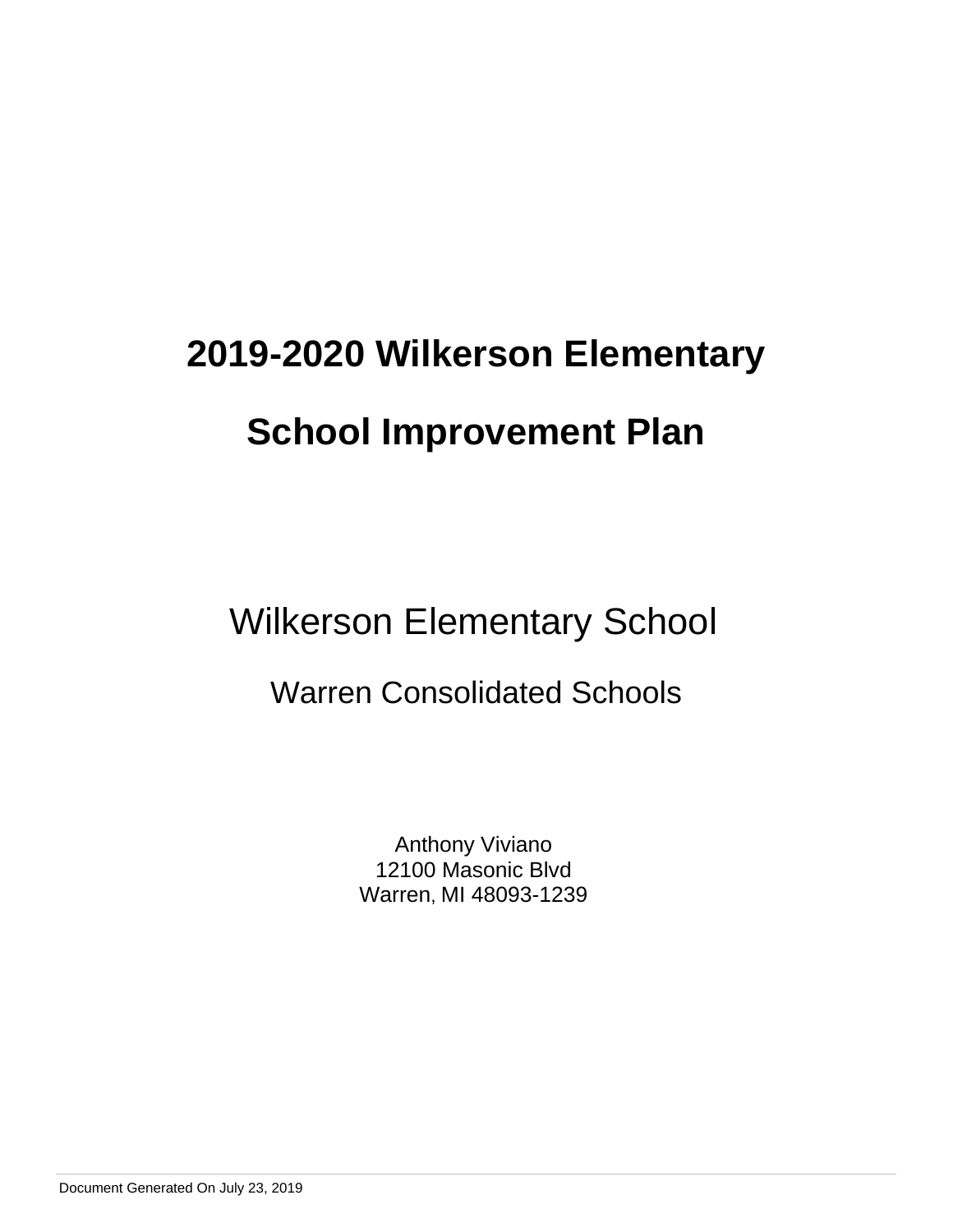# **TABLE OF CONTENTS**

| Goal 5: Promote positive school communities, Pre-K to Adult learner, by providing quality in school and out of school |  |
|-----------------------------------------------------------------------------------------------------------------------|--|
|                                                                                                                       |  |
|                                                                                                                       |  |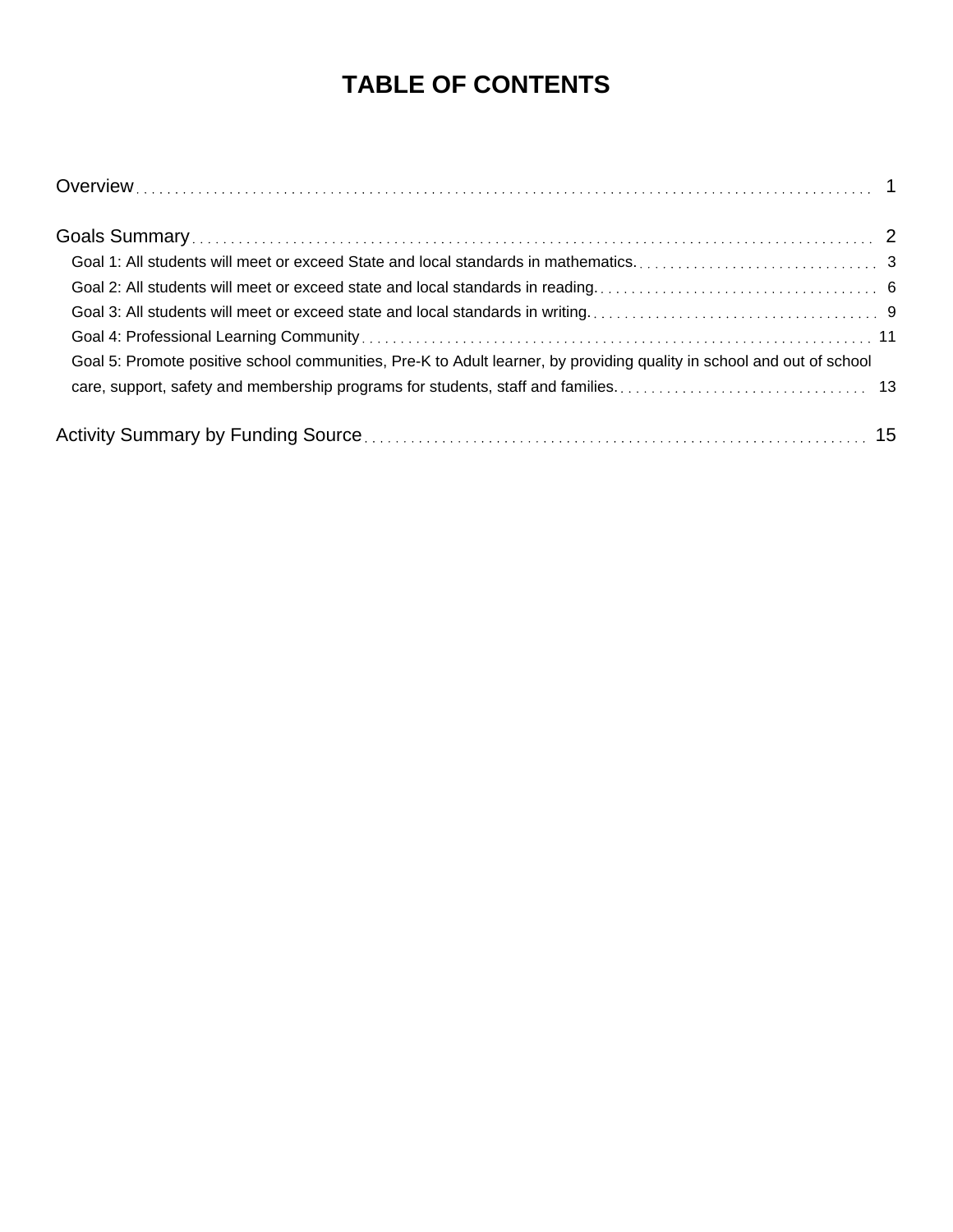Wilkerson Elementary School

# **Overview**

#### **Plan Name**

2019-2020 Wilkerson Elementary School Improvement Plan

#### **Plan Description**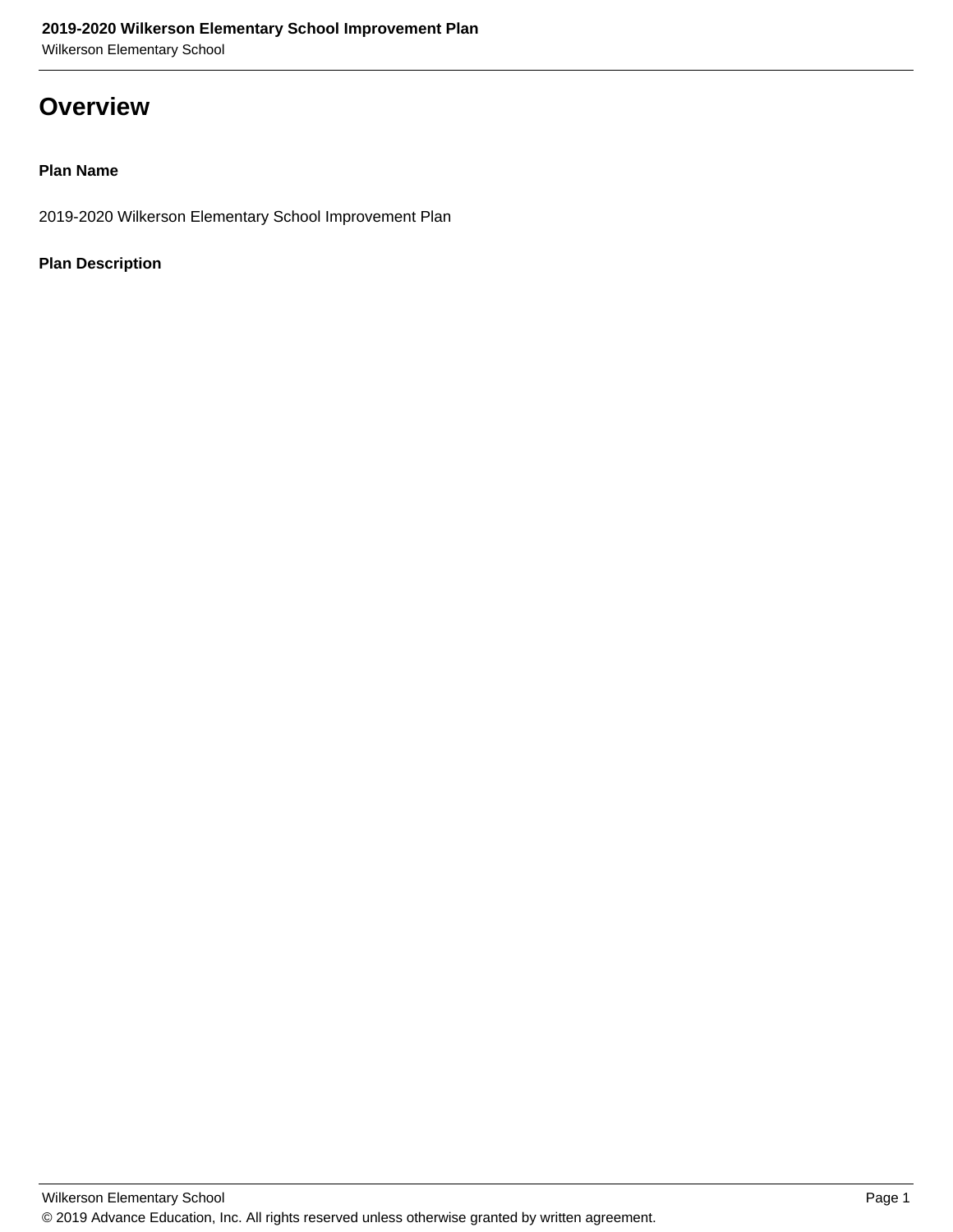# **Goals Summary**

**The following is a summary of the goals encompassed in this plan. The details for each goal are available in the next section.**

| $\#$           | Goal Name                                                                                                                                                                                              | Goal Details                                     | Goal Type      | Total Funding |
|----------------|--------------------------------------------------------------------------------------------------------------------------------------------------------------------------------------------------------|--------------------------------------------------|----------------|---------------|
|                | All students will meet or exceed State and local<br>Istandards in mathematics.                                                                                                                         | Objectives: 1<br>Strategies: 4<br>Activities: 8  | Academic       | \$0           |
| $ 2\rangle$    | All students will meet or exceed state and local<br>standards in reading.                                                                                                                              | Objectives: 1<br>Strategies: 4<br>Activities: 11 | Academic       | \$0           |
| Ι3             | All students will meet or exceed state and local<br>standards in writing.                                                                                                                              | Objectives: 1<br>Strategies: 2<br> Activities: 5 | Academic       | \$0           |
| 14             | <b>Professional Learning Community</b>                                                                                                                                                                 | Objectives: 1<br>Strategies: 1<br> Activities: 4 | Organizational | \$0           |
| $\overline{5}$ | Promote positive school communities, Pre-K to<br>Adult learner, by providing quality in school and out<br>of school care, support, safety and membership<br>programs for students, staff and families. | Objectives: 1<br>Strategies: 1<br>Activities: 3  | Academic       | \$0           |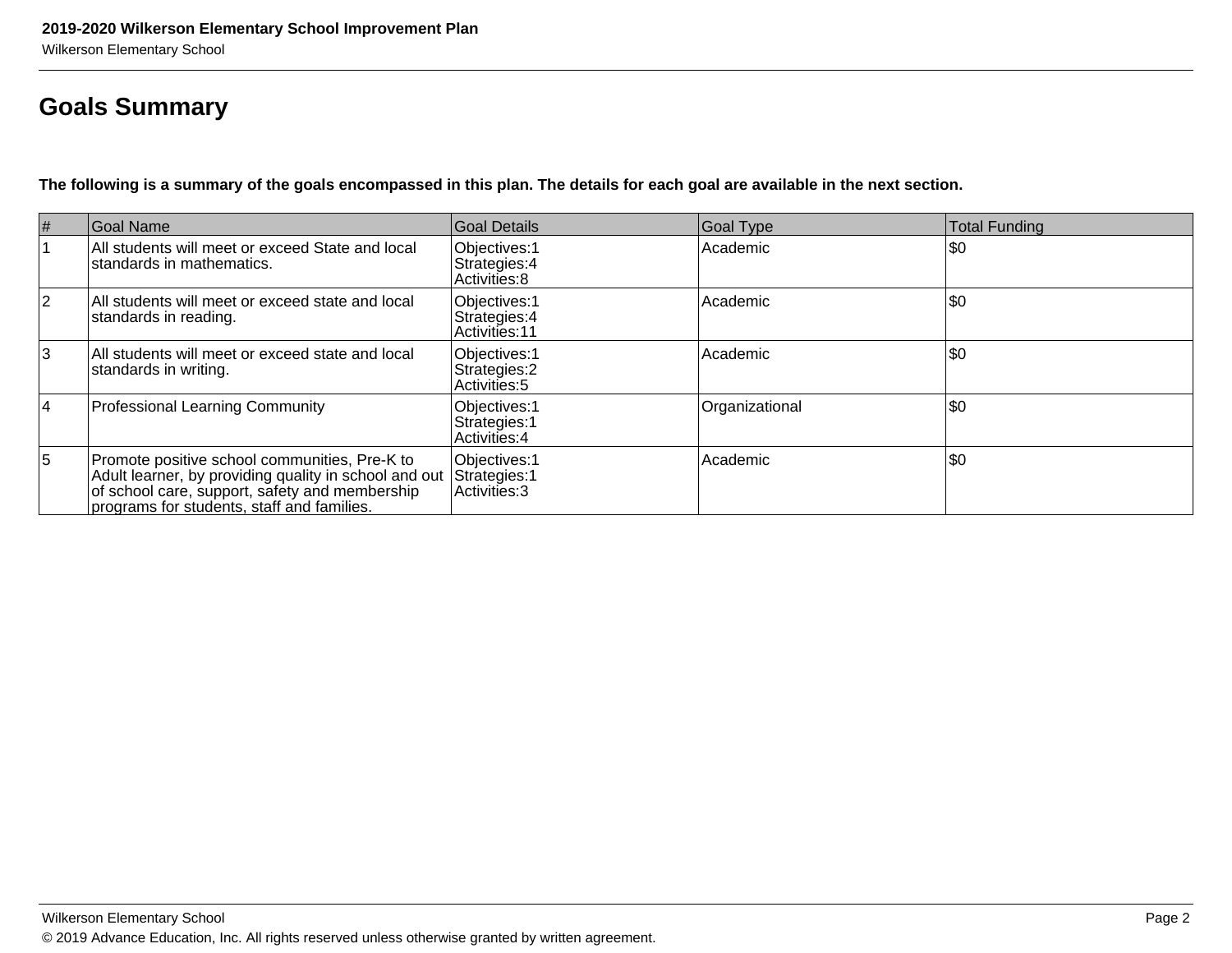# **Goal 1: All students will meet or exceed State and local standards in mathematics.**

#### **Measurable Objective 1:**

85% of All Students will demonstrate a proficiency on assessments in Mathematics by 06/30/2024 as measured by scores on MSTEP, NWEA Map test and commonassessments...

#### **Strategy 1:**

Quality Balanced Math Program - A minimum of 90 minutes of daily math instruction including large and small group instruction to meet student needs.

Category: Mathematics

 Research Cited: 1.) Best Practices and Teaching Ideas for the Mathematics Classroom, NORTH DAKOTA DEPARTMENT OF PUBLIC INSTRUCTION Dr. Wayne G.Sanstead, State Superintendent

600 E Boulevard Avenue, Dept. 201 Bismarck, ND 58505-0440

2.) Students Tracking their own progress (Marzano)

Marzano, R. (Dec. 2009). When students track their progress. Educational Leadership, December 2009/January 2010 (67)4, p. 86-87.

Implementing Practices of Differentiated Instruction in the Upper Elementary and Middle School Math Classroom: A discovery through Grounded Theory-Rachel MarieBloom, 2010

Tier: Tier 1

| <b>Activity - Number Talks</b>                                                                                                                                                                                                                                                                                                                                | Activity<br><b>Type</b> | <b>Tier</b> | Phase     | Begin Date End Date         | Resource<br>Assigned | Source Of<br><b>Funding</b> | <b>Staff</b><br>Responsibl                                                                      |
|---------------------------------------------------------------------------------------------------------------------------------------------------------------------------------------------------------------------------------------------------------------------------------------------------------------------------------------------------------------|-------------------------|-------------|-----------|-----------------------------|----------------------|-----------------------------|-------------------------------------------------------------------------------------------------|
| Teachers will lead students in five to fifteen minute<br>conversation that builds students' vocabulary, computation, and Instruction<br>mental math skills 3-5 times a week. In a structured routine<br>students learn a variety of math strategies using various<br>manipulatives and advance organizers to further their<br>understanding of math concepts. | <b>Direct</b>           | Tier 1      | Implement | 09/06/2016 06/28/2024   \$0 |                      | No Funding All<br>Required  | classroom<br>Iteachers<br>will be<br>responsible<br>Itor<br> implementi<br>ng this<br>activity. |
|                                                                                                                                                                                                                                                                                                                                                               |                         |             |           |                             |                      |                             |                                                                                                 |

| <b>Activity - Math Tasks</b> | <b>Activity</b><br>'Type | 'Tier | <b>IPhase</b> | Begin Date End Date |  | Resource<br> Assigned | Source Of<br>Funding | <b>Staff</b><br>Responsibl |
|------------------------------|--------------------------|-------|---------------|---------------------|--|-----------------------|----------------------|----------------------------|
|------------------------------|--------------------------|-------|---------------|---------------------|--|-----------------------|----------------------|----------------------------|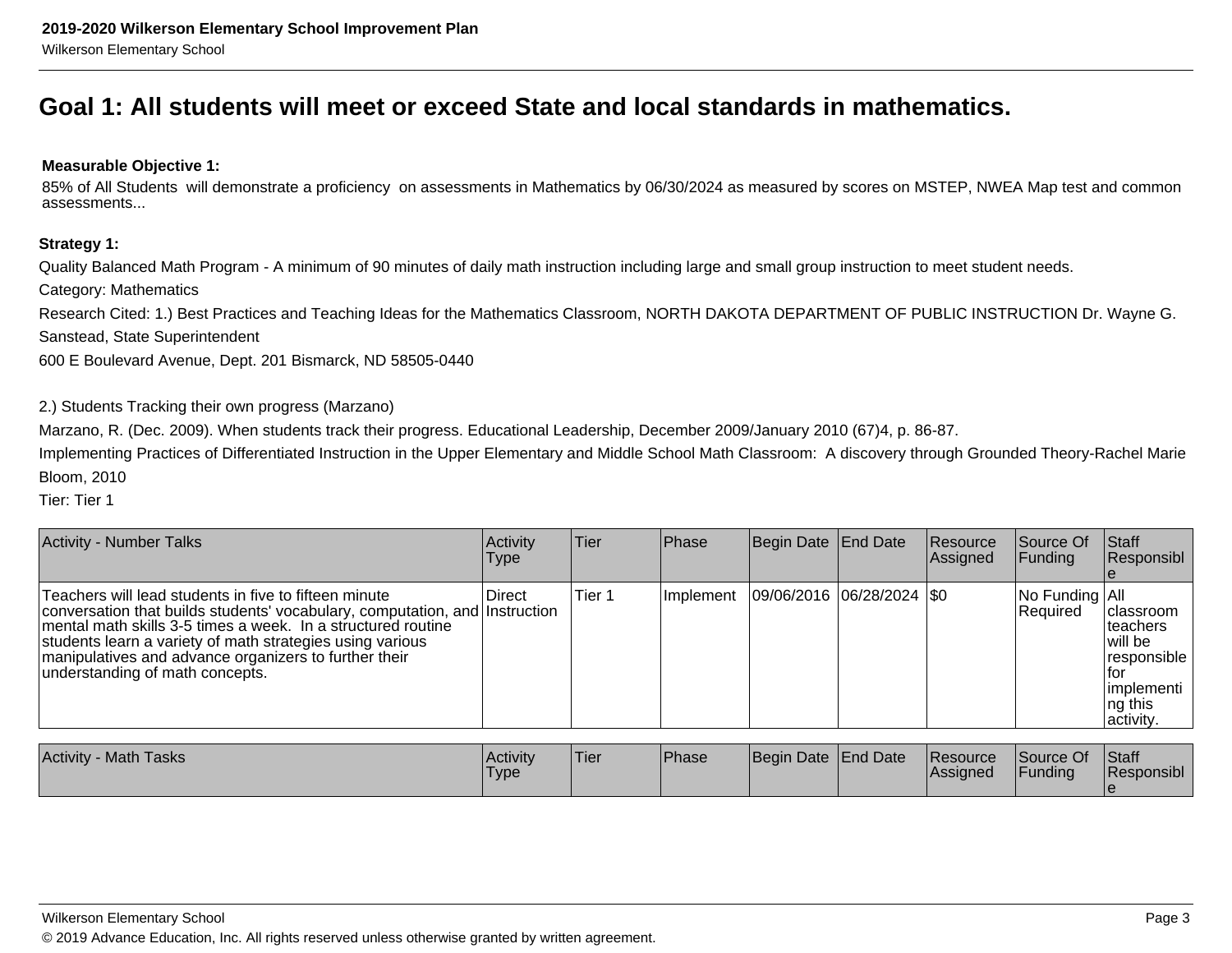Wilkerson Elementary School

| Teachers will use the district provided math tasks according to<br>the pacing guide. Students will make use of multiple problem<br>solving strategies using manipulatives and models. Students<br>will work on district approved math tasks 3-5 times a week.<br>Students will record their math work and thinking, record<br>solutions to math problems, along with the strategy and thought<br>process used to arrive at the solution. Teachers will evaluate<br>the impact on student achievement by analyzing student | Direct<br><i>Instruction</i> | Tier 1 | Monitor | 09/06/2016 06/28/2024   \$0 | No Funding All<br>Required | Iclassroom<br><b>Iteachers</b><br>lare<br>Tresponsible I<br>l TOT<br>limplementi l<br>$ $ ng this |
|---------------------------------------------------------------------------------------------------------------------------------------------------------------------------------------------------------------------------------------------------------------------------------------------------------------------------------------------------------------------------------------------------------------------------------------------------------------------------------------------------------------------------|------------------------------|--------|---------|-----------------------------|----------------------------|---------------------------------------------------------------------------------------------------|
| responses using the problem solving rubric.                                                                                                                                                                                                                                                                                                                                                                                                                                                                               |                              |        |         |                             |                            | lactivity.                                                                                        |

| Activity - Positive Behavior Intervention System                                                | Activity<br>Type                          | Tier   | Phase            | Begin Date End Date         | <b>Resource</b><br><b>Assigned</b> | <b>Source Of</b><br>IFundina | Staff<br>Responsibl                                                                               |
|-------------------------------------------------------------------------------------------------|-------------------------------------------|--------|------------------|-----------------------------|------------------------------------|------------------------------|---------------------------------------------------------------------------------------------------|
| Staff will consistently and systematically train students in<br>positive behavior expectations. | <b>Behavioral</b><br> Support_<br>Program | Tier 1 | <b>Implement</b> | 04/14/2015  06/28/2024  \$0 |                                    | <b>Required</b>              | No Funding   All staff will<br>lbe<br>responsible<br>ltor<br>limplementi<br> ng this<br>lactivity |

| Activity - Strategy Implementation Guides                                                                                    | Activity<br><b>Type</b>                                                                                                                                                                   | Tier   | Phase            | Begin Date End Date         | Resource<br>Assigned | Source Of<br>Funding | Staff<br>Responsibl                                                        |
|------------------------------------------------------------------------------------------------------------------------------|-------------------------------------------------------------------------------------------------------------------------------------------------------------------------------------------|--------|------------------|-----------------------------|----------------------|----------------------|----------------------------------------------------------------------------|
| Grade level teams will create and utilize strategy<br>implementation guides that reflect best practice math<br>linstruction. | <b>Curriculum</b><br> Developme<br>∣nt,<br>Academic<br>Support<br>Program,<br>Walkthroug<br>Professiona<br>Learning,<br>Teacher<br> Collaborati<br>lon.<br>Supplemen<br>ltal<br>Materials | Tier 1 | Getting<br>Ready | 08/01/2018 06/28/2024   \$0 |                      | General<br> Fund     | Grade<br>Level,<br>Teams.<br>∣ltinerant<br>Staff,<br>Building<br>Principal |

| Activity - Monitor/Evaluate                                                                                                                                                     | <b>Activity</b><br>Type | Tier   | <b>IPhase</b> | Begin Date End Date           | <b>Resource</b><br><b>Assigned</b> | <b>Source Of</b><br><b>IFunding</b> | <b>Staff</b><br>Responsibl       |
|---------------------------------------------------------------------------------------------------------------------------------------------------------------------------------|-------------------------|--------|---------------|-------------------------------|------------------------------------|-------------------------------------|----------------------------------|
| Review student progress data, teacher implementation<br>evidence (photos of instruction, modeling, student work) or<br>common building/district assessments from August to May. | Evaluation,<br>Monitor  | Tier 1 | Monitor       | $ 08/01/2018 06/30/2020 $ \$0 |                                    | lGeneral<br>l Fund                  | Teachers<br>land<br>IAdministrat |

#### Wilkerson Elementary School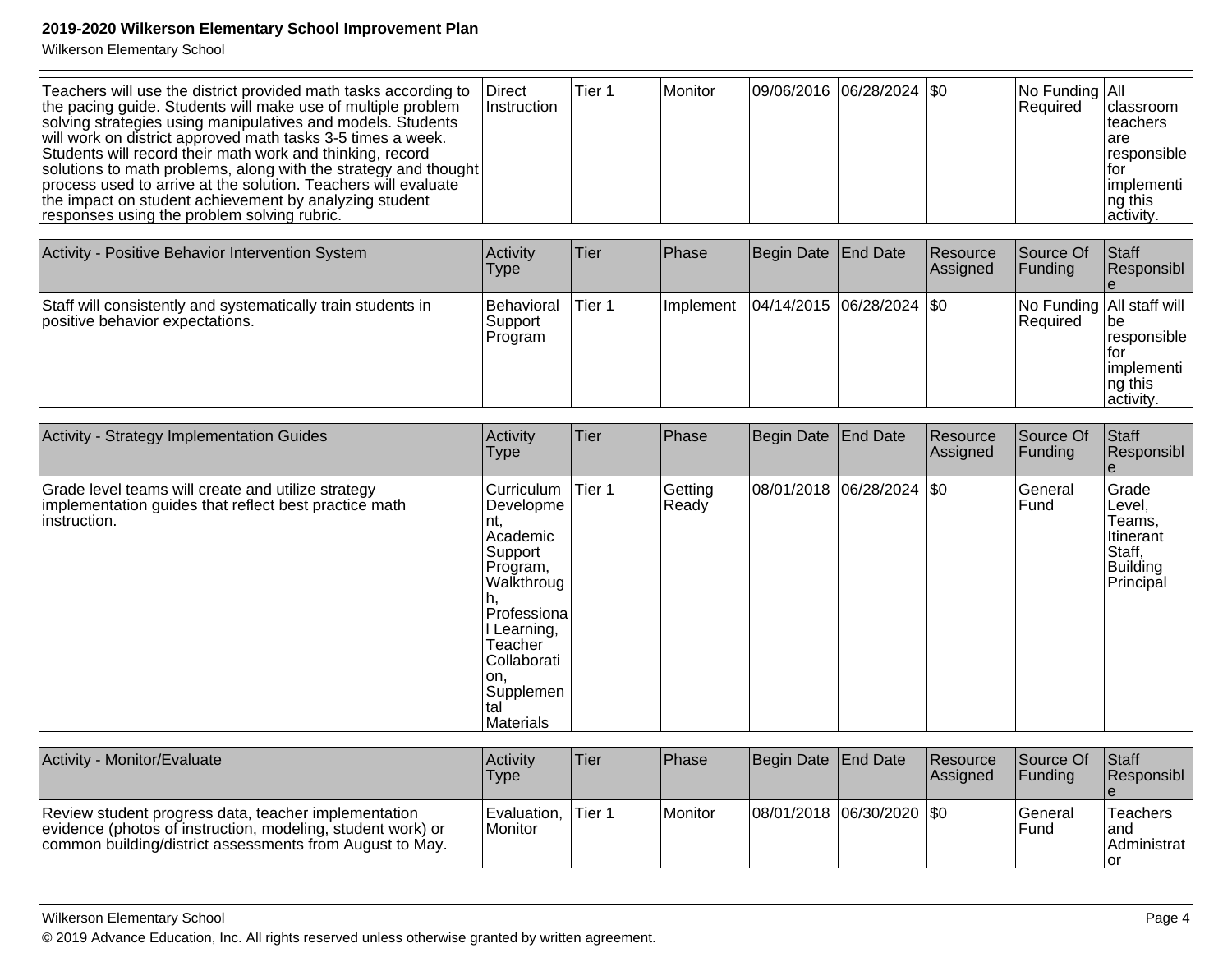Wilkerson Elementary School

#### **Strategy 2:**

Professional Learning Communities - Staff will collaborate as a professional learning community to strengthen the vertical and horizontal alignment between curriculum,instruction and assessment practices in all core and elective content areas.

Category: School Culture

Research Cited: Troen, V., & Boles, K. (2014). Rounds Puts teachers in Charge of Learning. Learnign Forward, 35(2), 21-26. Retrieved June 9, 2015, from www.learingforward.org

Tier: Tier 1

| Activity - Collaborative Meeting Time                                            | Activity<br>Type                                                                                                                                                                                                                                                                                                                                                   | Tier   | Phase     | Begin Date End Date |                           | Resource<br>Assigned | Source Of<br>Funding | Staff<br>Responsibl<br>e                                                                         |
|----------------------------------------------------------------------------------|--------------------------------------------------------------------------------------------------------------------------------------------------------------------------------------------------------------------------------------------------------------------------------------------------------------------------------------------------------------------|--------|-----------|---------------------|---------------------------|----------------------|----------------------|--------------------------------------------------------------------------------------------------|
| Implement the district PLC schedule to support teachers who<br>support students. | Direct<br>Instruction,<br>Curriculum<br>Developme<br>nt,<br>Communic<br>ation,<br>Policy and<br>Process,<br>Community<br>Engageme<br> nt,<br>Behavioral<br>Support<br>Program,<br>Academic<br>Support<br>Program,<br>Parent<br>Involvemen<br>Professiona<br>I Learning,<br>Teacher <sup>1</sup><br>Collaborati<br>on,<br>Supplemen<br>tal<br>Materials,<br>Monitor | Tier 1 | Implement |                     | 09/08/2015 06/28/2024 \$0 |                      | Required             | No Funding All staff will<br>be<br>responsible<br>lfor<br>implementi<br>$ $ ng this<br>activity. |

#### **Strategy 3:**

MTSS - Staff will work with students in their class to provide Tier 1 with differentiation and tier 2 instruction. Staff will meet 4 ties annually. Staff will identify areas ofdeficit, track interventions and record progress.

Category: Learning Support Systems

#### Wilkerson Elementary School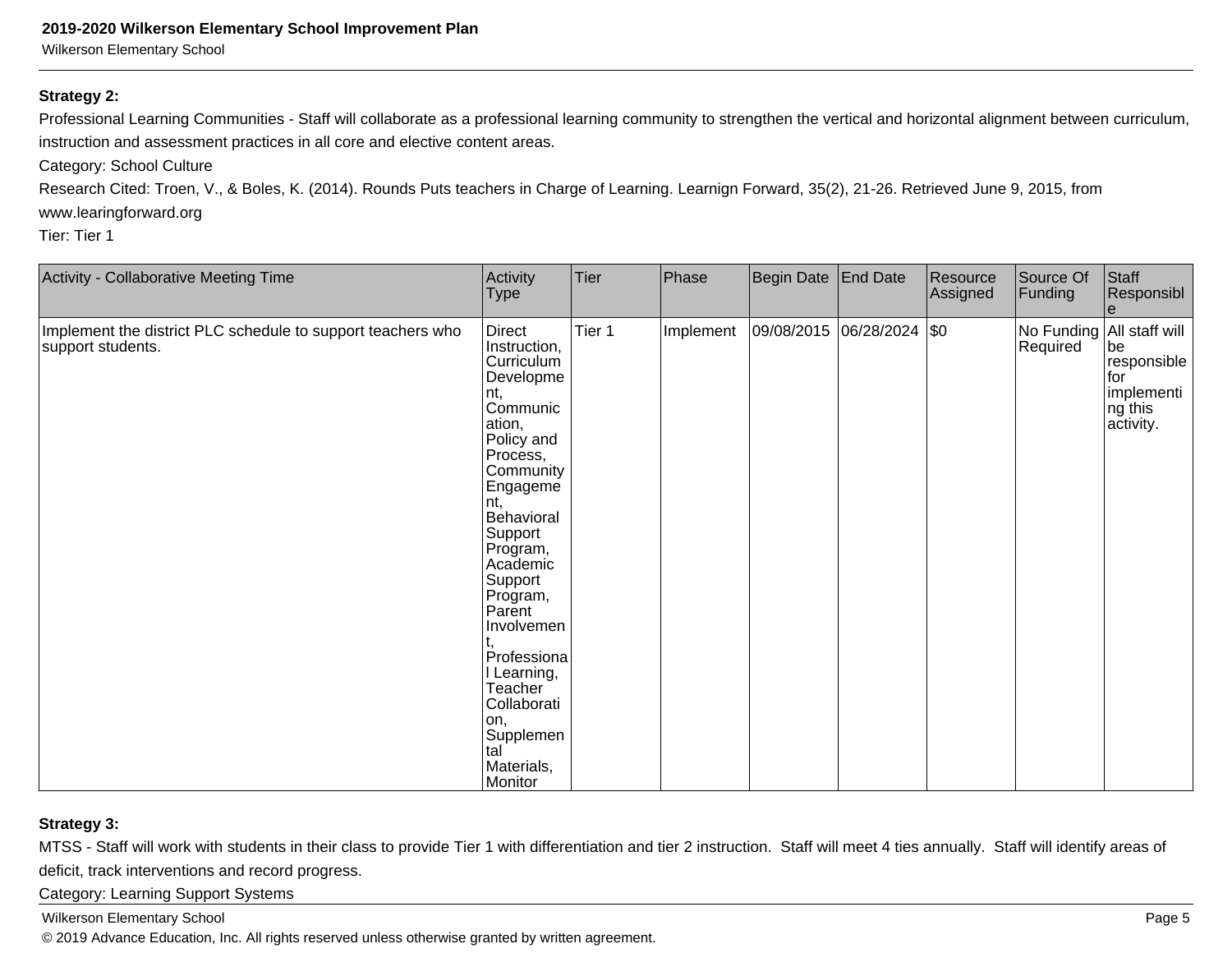Wilkerson Elementary School

Tier: Tier 1

| Activity - Intervention Meetings                                                                                                         | Activity<br>Type                              | 'Tier  | <b>IPhase</b>                             | Begin Date End Date | Resource<br><b>Assigned</b> | <b>Source Of</b><br><b>IFundina</b> | <b>Staff</b><br><b>Responsibl</b> |
|------------------------------------------------------------------------------------------------------------------------------------------|-----------------------------------------------|--------|-------------------------------------------|---------------------|-----------------------------|-------------------------------------|-----------------------------------|
| Teachers and necessary support staff will meet 4 times<br>annually to discuss interventions and their progress for at risk<br>Istudents. | <b>Academic</b><br><b>Support</b><br> Program | Tier 1 | Implement   08/01/2018   06/28/2024   \$0 |                     |                             | <b>General</b><br>l Fund            | All staff                         |

#### **Strategy 4:**

Supplemental Math Instruction - Students will work with the Title 1 teacher once identified as an at-risk student as measured by the fall and spring nwea.

Category: Mathematics

Research Cited: .

Tier: Tier 3

| <b>Activity - AVMR</b>                                                                                                          | Activity<br>Type                        | Tier   | <b>Phase</b>       | Begin Date End Date       | Resource<br><b>Assigned</b> | <b>Source Of</b><br> Funding              | $\vert$ Staff<br> Responsibl                                   |
|---------------------------------------------------------------------------------------------------------------------------------|-----------------------------------------|--------|--------------------|---------------------------|-----------------------------|-------------------------------------------|----------------------------------------------------------------|
| Students identified as at risk from the fall and spring NWEA<br>will work title 1 teacher to improve their math skill deficits. | <b>Academic</b><br> Support <br>Program | Tier 3 | Getting<br>l Readv | 08/01/2018 06/28/2024 \$0 |                             | No Funding Title 1 and<br><b>Required</b> | Tier 2 <br>linstruction<br>lbv<br><b>classroom</b><br>∣teacher |

# **Goal 2: All students will meet or exceed state and local standards in reading.**

#### **Measurable Objective 1:**

85% of All Students will demonstrate a proficiency State and district assessments in English Language Arts by 06/30/2024 as measured by MSTEP, NWEA Map, DRA and district assessment to monitor student progress.

**Strategy 1:** 

Balanced Literacy - Teachers will plan large and small group instruction including reading activities, a minimum of ninety minutes each day.

Category: English/Language Arts

Research Cited: Tomlinson, C.A. (2008). The goals of differentiation. Educational Leadership, 66(3), 26-30.

Tier: Tier 1

| Activity<br>. Guided Reading | Activity<br>'Type | <b>Tier</b> | <b>Phase</b> | Begin Date End Date |  | Resource<br><b>Assigned</b> | Source Of<br>Funding | <b>Staff</b><br>Responsibl |
|------------------------------|-------------------|-------------|--------------|---------------------|--|-----------------------------|----------------------|----------------------------|
|------------------------------|-------------------|-------------|--------------|---------------------|--|-----------------------------|----------------------|----------------------------|

#### Wilkerson Elementary School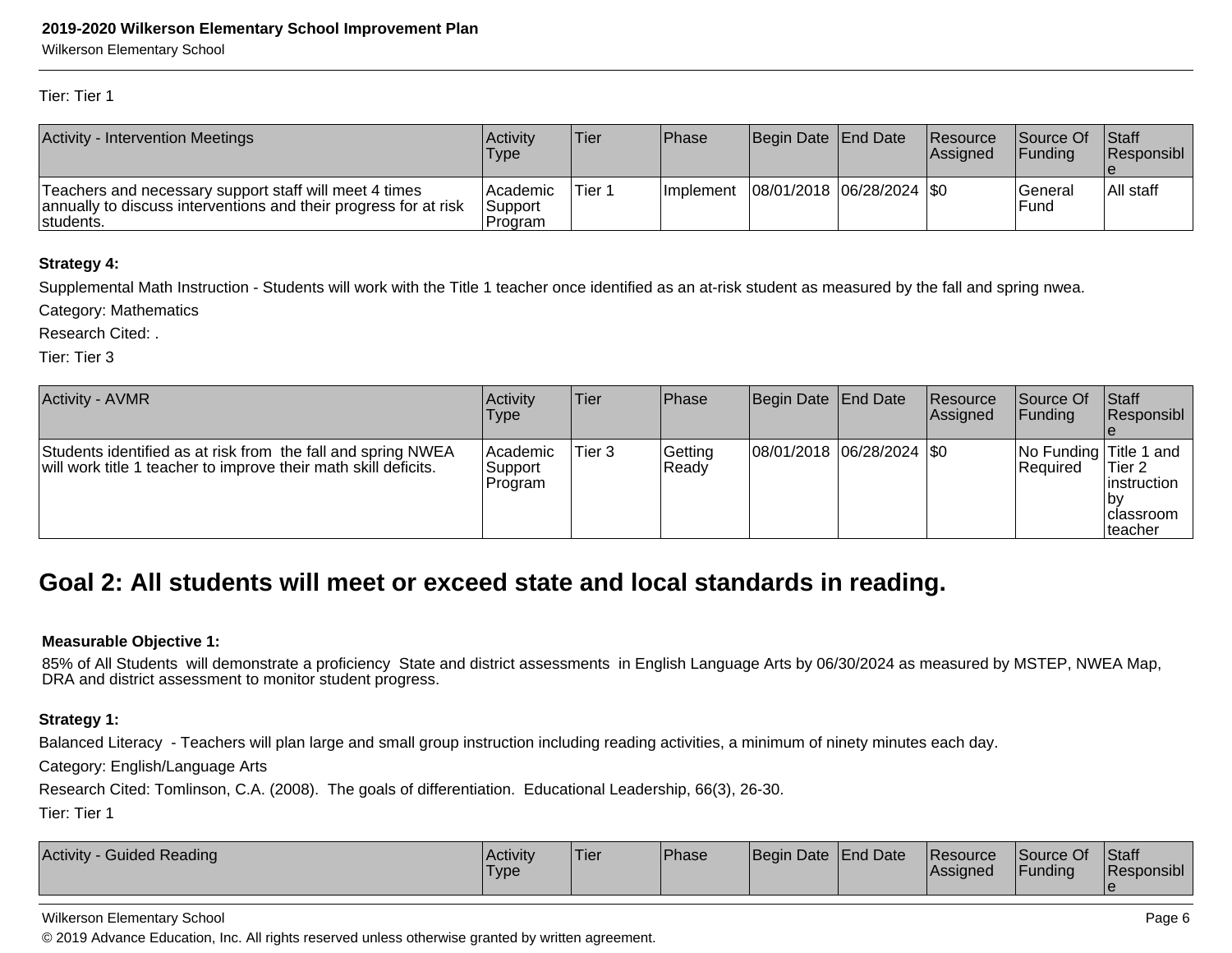Wilkerson Elementary School

| Tier I- Classroom teachers will meet with students 5 times a<br>week in guided reading groups.<br>Tier II- Classroom teachers will meet with students an<br>additional 15 minutes, 5 times a week in groups.<br>Tier III- Title I will meet with students for an additional 15-30<br>minutes, 4-5 times a week, for instruction in small groups. Staff<br>will meet to adjust instruction and intervention strategies for<br>students who are not responding to instruction. Guided reading<br>materials should consist of at least 50% informational text that<br>covers science and social studies topics. | <b>Direct</b><br>Instruction | Tier 1 | l Monitor | 09/06/2016 06/28/2024 \$0 |  |  | <b>IRequired</b> | No Funding Classroom<br> teachers<br>Iwill be<br>Tresponsible I<br>ıtor<br>limplementi l<br>∣ng this<br>activity. |
|--------------------------------------------------------------------------------------------------------------------------------------------------------------------------------------------------------------------------------------------------------------------------------------------------------------------------------------------------------------------------------------------------------------------------------------------------------------------------------------------------------------------------------------------------------------------------------------------------------------|------------------------------|--------|-----------|---------------------------|--|--|------------------|-------------------------------------------------------------------------------------------------------------------|
|--------------------------------------------------------------------------------------------------------------------------------------------------------------------------------------------------------------------------------------------------------------------------------------------------------------------------------------------------------------------------------------------------------------------------------------------------------------------------------------------------------------------------------------------------------------------------------------------------------------|------------------------------|--------|-----------|---------------------------|--|--|------------------|-------------------------------------------------------------------------------------------------------------------|

| <b>Activity - Word Study</b>                                                                | Activity<br>Type      | Tier   | Phase   | Begin Date End Date |                             | Resource<br>Assigned | Source Of<br><b>Funding</b>      | <b>Staff</b><br>Responsibl                                                                   |
|---------------------------------------------------------------------------------------------|-----------------------|--------|---------|---------------------|-----------------------------|----------------------|----------------------------------|----------------------------------------------------------------------------------------------|
| K-5 teachers will use district resources to strengthen word<br>recognition and application. | Direct<br>Instruction | Tier 1 | Monitor |                     | 09/06/2016 06/28/2024   \$0 |                      | No Funding Classroom<br>Required | <b>Iteachers</b><br>lwill be<br>responsible<br>Itor<br> implementi<br>∣ng this<br> activity. |

| Activity - Positive Behavior Intervention System                                                                                                                                            | Activitv<br>Type                         | Tier   | <b>IPhase</b>     | Begin Date End Date         | <b>IResource</b><br><b>Assigned</b> | <b>Source Of</b><br><b>IFunding</b> | Staff<br>Responsibl                                                                               |
|---------------------------------------------------------------------------------------------------------------------------------------------------------------------------------------------|------------------------------------------|--------|-------------------|-----------------------------|-------------------------------------|-------------------------------------|---------------------------------------------------------------------------------------------------|
| Staff will consistently and systematically train students in<br>positive behavior expectations. The expectations will be clearly<br>posted through out the building and on the playgrounds. | <b>Behavioral</b><br>Support<br> Program | Tier 1 | <b>Ilmplement</b> | 09/06/2016  06/28/2024  \$0 |                                     | <b>Required</b>                     | No Funding All staff will<br>lbe<br>responsible  <br>Itor<br>limplementi<br>Ing this<br> activity |

| Activity - Readers Workshop                                                                  | Activity<br>Type                          | Tier   | <b>Phase</b> | Begin Date End Date         | Resource<br><b>Assigned</b> | Source Of<br><b>IFunding</b>             | <b>Staff</b><br><b>Responsibl</b> |
|----------------------------------------------------------------------------------------------|-------------------------------------------|--------|--------------|-----------------------------|-----------------------------|------------------------------------------|-----------------------------------|
| Oral language, independent and guided reading, word study,<br>writing in response to reading | Direct<br>⊺Instruction.<br><b>Monitor</b> | Tier 1 | Monitor      | 09/06/2016 06/28/2024   \$0 |                             | No Funding Classroom<br><b>IRequired</b> | Iteachers                         |

| Activity - Strategy Implemenation Guides                                                              | <b>Activity</b><br>'Type         | 'Tier  | Phase            | Begin Date End Date |                               | Resource<br>lAssianed | Source Of<br><b>IFunding</b>   | <b>IStaff</b><br><b>Responsibl</b> |
|-------------------------------------------------------------------------------------------------------|----------------------------------|--------|------------------|---------------------|-------------------------------|-----------------------|--------------------------------|------------------------------------|
| Staff will utilize grade level created strategy implementation<br>guides that reflect best practices. | l Academic<br>Support<br>Program | Tier 1 | Getting<br>Ready |                     | $ 08/01/2018 06/28/2024 $ \$0 |                       | <b>Seneral</b><br><b>IFund</b> | All staff                          |

#### Wilkerson Elementary School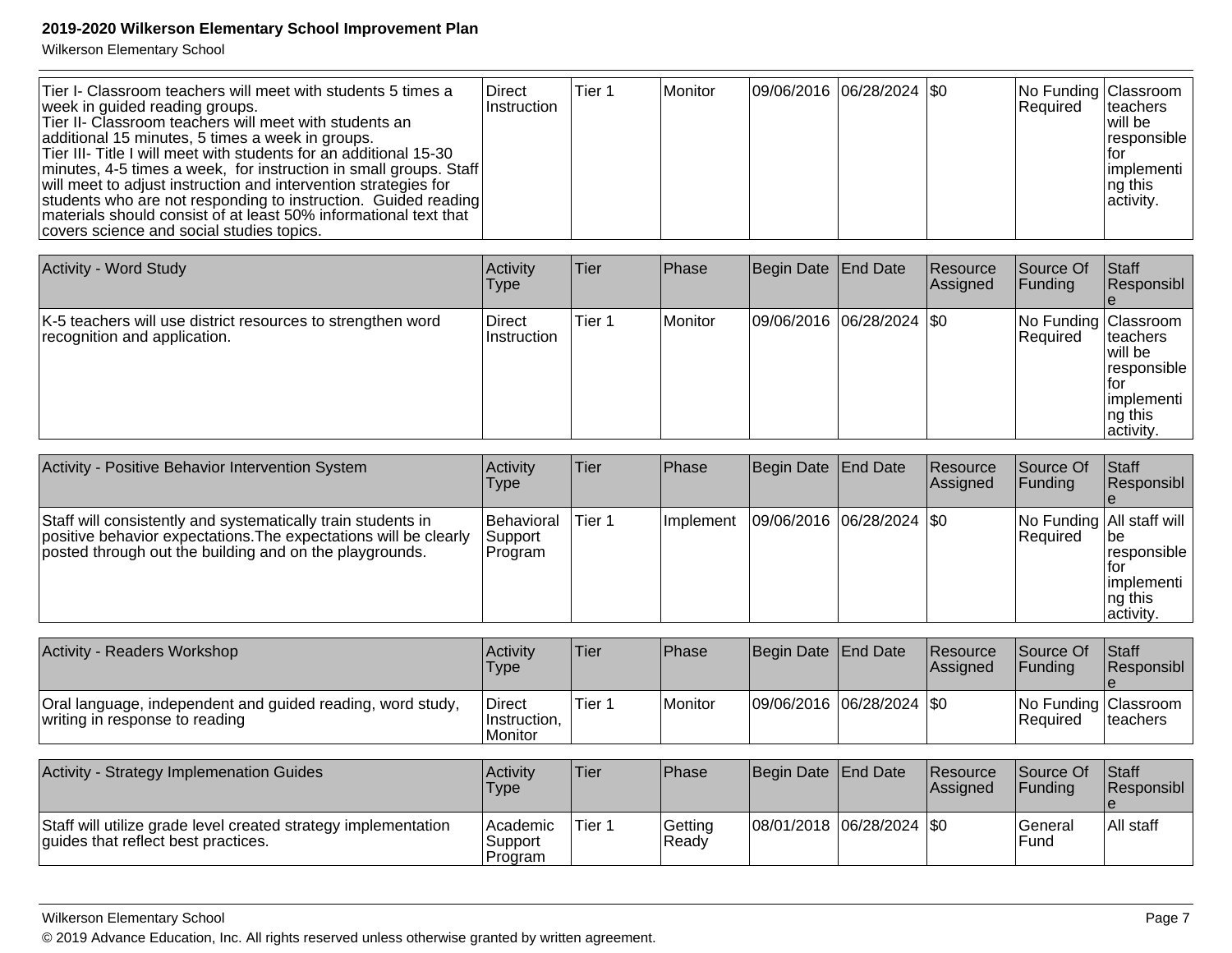Wilkerson Elementary School

| Activity - Monitor/Evaluate                                                                                                                                                     | Activity<br><b>Type</b> | lTier.         | Phase          | Begin Date End Date         | Resource<br>Assigned | <b>Source Of</b><br><b>IFundina</b> | <b>Staff</b><br>Responsibl        |
|---------------------------------------------------------------------------------------------------------------------------------------------------------------------------------|-------------------------|----------------|----------------|-----------------------------|----------------------|-------------------------------------|-----------------------------------|
| Review student progress data, teacher implementation<br>evidence (photos of instruction, modeling, student work) or<br>common building/district assessments from August to May. | Evaluation.<br>Monitor  | <b>ITier 1</b> | <b>Monitor</b> | 08/01/2018  06/28/2024  \$0 |                      | lGeneral<br>l Fund                  | Teacher<br>land<br>IAdministrat l |

#### **Strategy 2:**

Supplemental Guided Reading - Tier II and Tier III students will participate in supplemental (third exposure, double dose) guided reading instruction provided by the classroom teacher, the Title 1 teacher, or support staff for the intervention programs.

Category: English/Language Arts

 Research Cited: Horn, Martha. (1997). Guided Reading: Good First Teaching for All Children. Harvard Educational Review, 67(4), 837-838. Retrieved January 26,2010, from Research Library. (Document ID: 25252901).

Tier: Tier 2

| Activity - Tier 2 Guided Reading                                                                                                                    | <b>Activity</b><br>Type                       | Tier   | <b>IPhase</b> | Begin Date End Date         | <b>Resource</b><br> Assigned | <b>ISource Of</b><br>IFundina | <b>Staff</b><br><b>Responsibl</b>                  |
|-----------------------------------------------------------------------------------------------------------------------------------------------------|-----------------------------------------------|--------|---------------|-----------------------------|------------------------------|-------------------------------|----------------------------------------------------|
| Tier II- Classroom teachers will meet with students who have a<br>specific literacy based skill deficit 5 times a week in guided<br>reading groups. | <b>IAcademic</b><br><b>Support</b><br>Program | Tier 2 | Ilmplement    | 09/06/2016  06/30/2023  \$0 |                              | Title I Part                  | Classroom  <br>Iteachers<br>land Title 1<br>Istaff |

| Activity - Leveled Literacy Intervention                                                                                                                           | Activity<br><b>Type</b>      | Tier   | <b>Phase</b> | Begin Date End Date           | Resource<br> Assigned | Source Of<br> Funding                                        | <b>Staff</b><br>Responsibl                                                                              |
|--------------------------------------------------------------------------------------------------------------------------------------------------------------------|------------------------------|--------|--------------|-------------------------------|-----------------------|--------------------------------------------------------------|---------------------------------------------------------------------------------------------------------|
| The Title 1 teacher and support staff, will provide additional<br>reading intervention utilizing the Fountas and Pinnell Leveled<br>Literacy Intervention program. | Direct<br><b>Instruction</b> | Tier 3 | Implement    | $ 09/06/2016 06/01/2024 $ \$0 |                       | Title I<br>ISchool<br>Ilmproveme Isupport<br>$ nt$ ( $ SI$ ) | Title 1<br>Iteacher and l<br>Istaff are<br>responsible<br>Itor<br>limplementi<br>∣ng this<br> activity. |

#### **Strategy 3:**

Professional Learning Communities - Staff will collaborate as a professional learning community to strengthen the vertical and horizontal alignment between curriculum, instruction and assessment practices in all core and elective content areas.

Category: School Culture

Research Cited: Troen, V., & Boles, K. (2014). Rounds Puts teachers in Charge of Learning. Learnign Forward, 35(2), 21-26. Retrieved June 9, 2015, from www.learingforward.org

Wilkerson Elementary School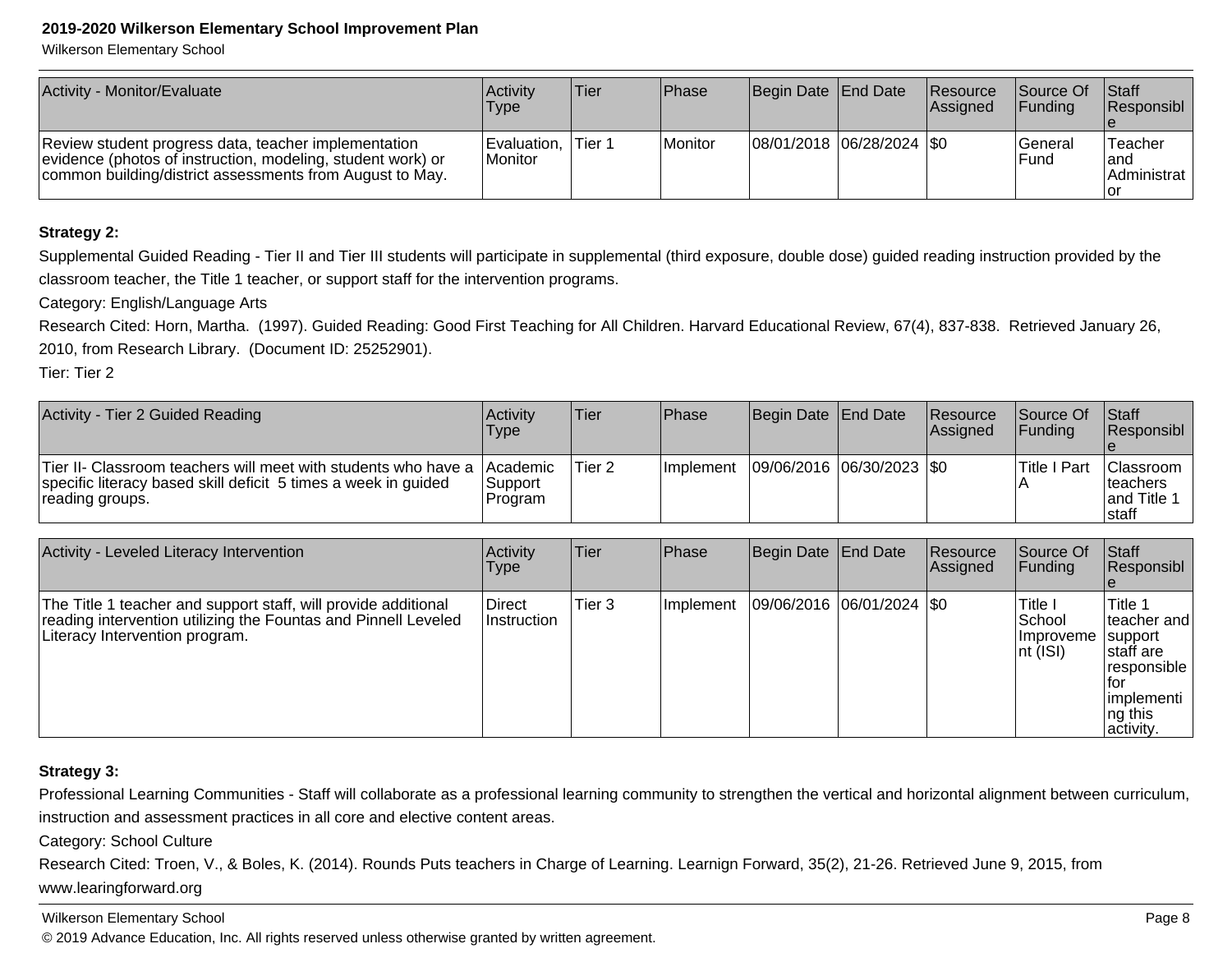Wilkerson Elementary School

Tier: Tier 1

| <b>Activity - Collaborative Meeting Time</b>                           | Activity<br><b>Type</b>          | <b>Tier</b> | <b>Phase</b> | Begin Date End Date         | Resource<br>Assigned | Source Of<br> Funding | Staff<br> Responsibl                                                                            |
|------------------------------------------------------------------------|----------------------------------|-------------|--------------|-----------------------------|----------------------|-----------------------|-------------------------------------------------------------------------------------------------|
| Use district PLC schedule to support teachers who support<br>students. | Academic<br> Support_<br>Program | Tier 1      | Monitor      | 09/08/2015 06/01/2024   \$0 |                      | <b>IRequired</b>      | No Funding All staff will<br>lbe<br>responsible<br>ltor<br>limplementi<br>∣ng this<br>activity. |

#### **Strategy 4:**

MTSS - Staff will work with students to ID areas of deficit, monitor and record findings.

Category: Learning Support Systems

Tier: Tier 1

| Activity - Intervention Meetings                          | <b>Activity</b><br>Type          | <b>Tier</b> | Phase            | Begin Date End Date         | Resource<br>Assigned | Source Of<br><b>Funding</b> | Staff<br>Responsibl |
|-----------------------------------------------------------|----------------------------------|-------------|------------------|-----------------------------|----------------------|-----------------------------|---------------------|
| Staff meets 4 times annually to discuss at risk students. | l Academic<br>Support<br>Program | Tier 1      | <b>Implement</b> | 09/01/2017  06/28/2024  \$0 |                      | lGeneral<br>Fund            | lall staff          |
|                                                           |                                  |             |                  |                             |                      |                             |                     |

| Activity - Tier 2 Guided Reading                                                                           | Activity<br>'Type                       | Tier   | Phase                                     | Begin Date End Date | <b>Resource</b><br>lAssianed | Source Of<br><b>IFundina</b> | <b>Staff</b><br><b>Responsibl</b> |
|------------------------------------------------------------------------------------------------------------|-----------------------------------------|--------|-------------------------------------------|---------------------|------------------------------|------------------------------|-----------------------------------|
| Teachers provide Guided Reading 5 times per week to<br>students with an identified literacy skill deficit. | <b>Academic</b><br>lSupport.<br>Program | Tier 2 | Implement   07/01/2018   06/28/2024   \$0 |                     |                              | lGeneral<br>lFund            | Classroom  <br>Teachers           |

# **Goal 3: All students will meet or exceed state and local standards in writing.**

#### **Measurable Objective 1:**

85% of All Students will demonstrate a proficiency in writing in English Language Arts by 06/30/2022 as measured by state and local assessments in Language Arts.

#### **Strategy 1:**

Balanced Literacy - Classroom teachers will use Writer's workshop in a Balanced Literacy environment 3-5 days a week to facilitate the writing process.

Category: English/Language Arts

Research Cited: The implementation of Writer's workshop to facilitate the writing process in the Third Grade by Lorie Strech.

#### Wilkerson Elementary School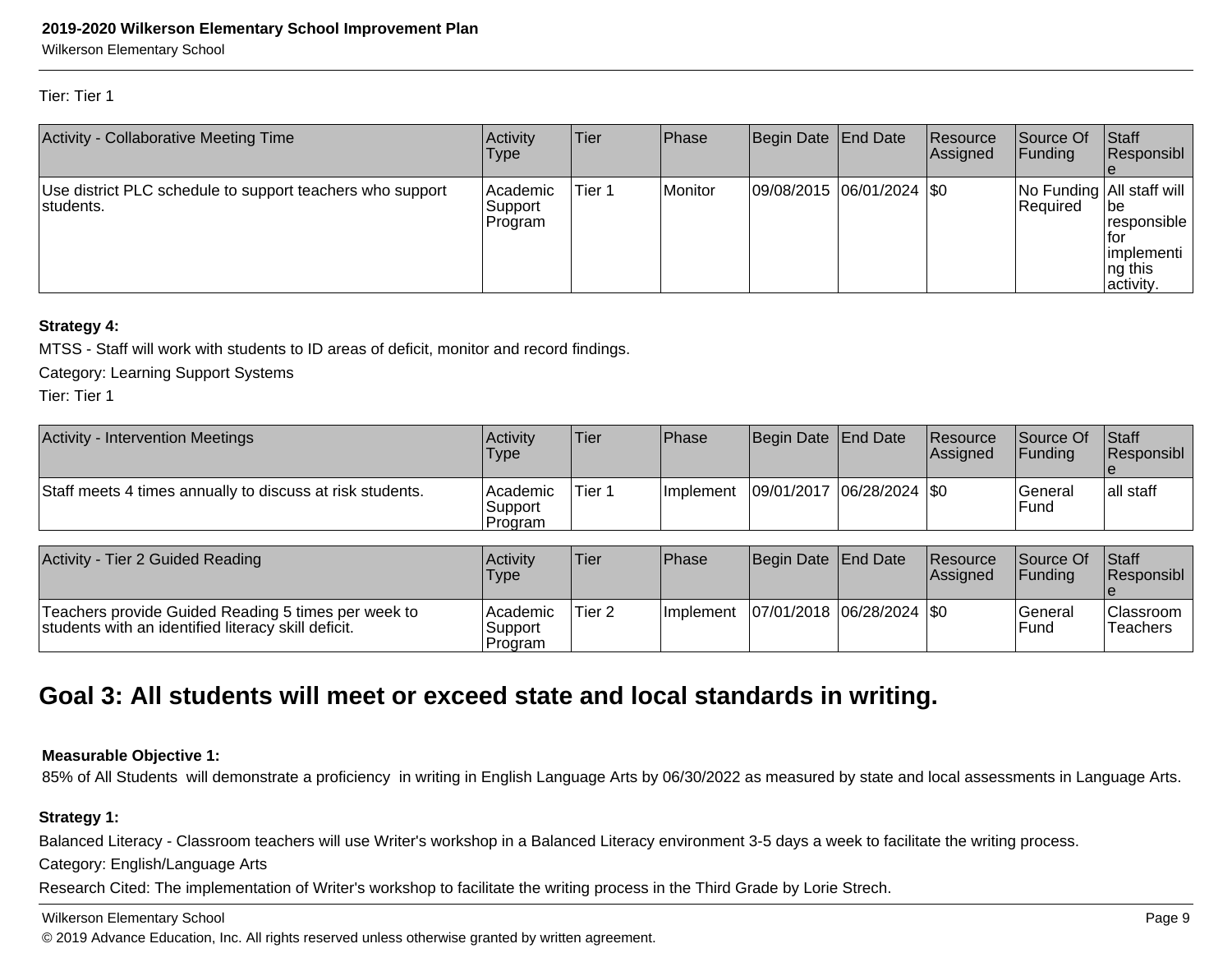Wilkerson Elementary School

Tier: Tier 1

| Activity - Writer's workshop following the MAISA Units                                                                                                                                                                                                                              | Activity<br>Type | lTier  | <b>Phase</b> | Begin Date   End Date       | <b>Resource</b><br>Assigned | Source Of<br> Funding        | Staff<br>Responsibl                                                                                                     |
|-------------------------------------------------------------------------------------------------------------------------------------------------------------------------------------------------------------------------------------------------------------------------------------|------------------|--------|--------------|-----------------------------|-----------------------------|------------------------------|-------------------------------------------------------------------------------------------------------------------------|
| Teachers will follow the district pacing guide and use the<br>Oakland County MAISA Writing Units to teach different types of Instruction<br> writing. Teachers will use best practices and Writer's Workshop  <br>strategies (conferring, mini lessons, etc.) to teach these units. | <b>Direct</b>    | Tier 1 | Monitor      | 09/06/2016  06/28/2024  \$0 |                             | No Funding   All<br>Required | Iclassroom<br>Iteachers<br>and support<br>Istaff will be<br>Iresponsible<br>ιτοι<br>limplementi<br> ngthis<br>activity. |

| <b>Activity - Conferring with Students</b>                                                                                                               | Activity<br><b>Type</b> | Tier   | Phase            | Begin Date End Date           | <b>Resource</b><br>Assigned | Source Of<br><b>IFunding</b> | Staff<br>Responsibl                                                                            |
|----------------------------------------------------------------------------------------------------------------------------------------------------------|-------------------------|--------|------------------|-------------------------------|-----------------------------|------------------------------|------------------------------------------------------------------------------------------------|
| Teachers will provide a mini conference (confer) with students<br>to provide one teaching point and identify a need for the next<br>writing opportunity. | Direct<br>⊺Instruction  | Tier 1 | <b>Implement</b> | $ 09/02/2014 06/28/2024 $ \$0 |                             | No Funding All<br> Required  | classroom<br>Iteachers<br>lare<br>responsible<br>Itor<br>limplementi<br>Ing this<br>lactivity. |

| Activity - Positive Behavior Intervention System                                                        | Activity<br>Type   | <b>Tier</b> | Phase                                     | Begin Date End Date | Resource<br><b>Assigned</b> | Source Of<br>IFundina | <b>Staff</b><br>Responsibl                                                                         |
|---------------------------------------------------------------------------------------------------------|--------------------|-------------|-------------------------------------------|---------------------|-----------------------------|-----------------------|----------------------------------------------------------------------------------------------------|
| Staff will consistently and systematically teach students positive Behavioral<br>behavior expectations. | Support<br>Program | lTier 1     | Implement   04/14/2015   06/28/2024   \$0 |                     |                             | <b>IRequired</b>      | No Funding   All staff will<br>lbe.<br>responsible<br>ıfor<br>limplementi<br>∣ng this<br>activity. |

| <b>Activity</b><br><b>Strategy Implementation Guides</b> | <b>Activity</b><br>'Type | 'Tier | <b>Phase</b> | Begin Date End Date |  | <b>Resource</b><br><b>Assigned</b> | Source Of<br>Funding | Staff<br>Responsibl |
|----------------------------------------------------------|--------------------------|-------|--------------|---------------------|--|------------------------------------|----------------------|---------------------|
|----------------------------------------------------------|--------------------------|-------|--------------|---------------------|--|------------------------------------|----------------------|---------------------|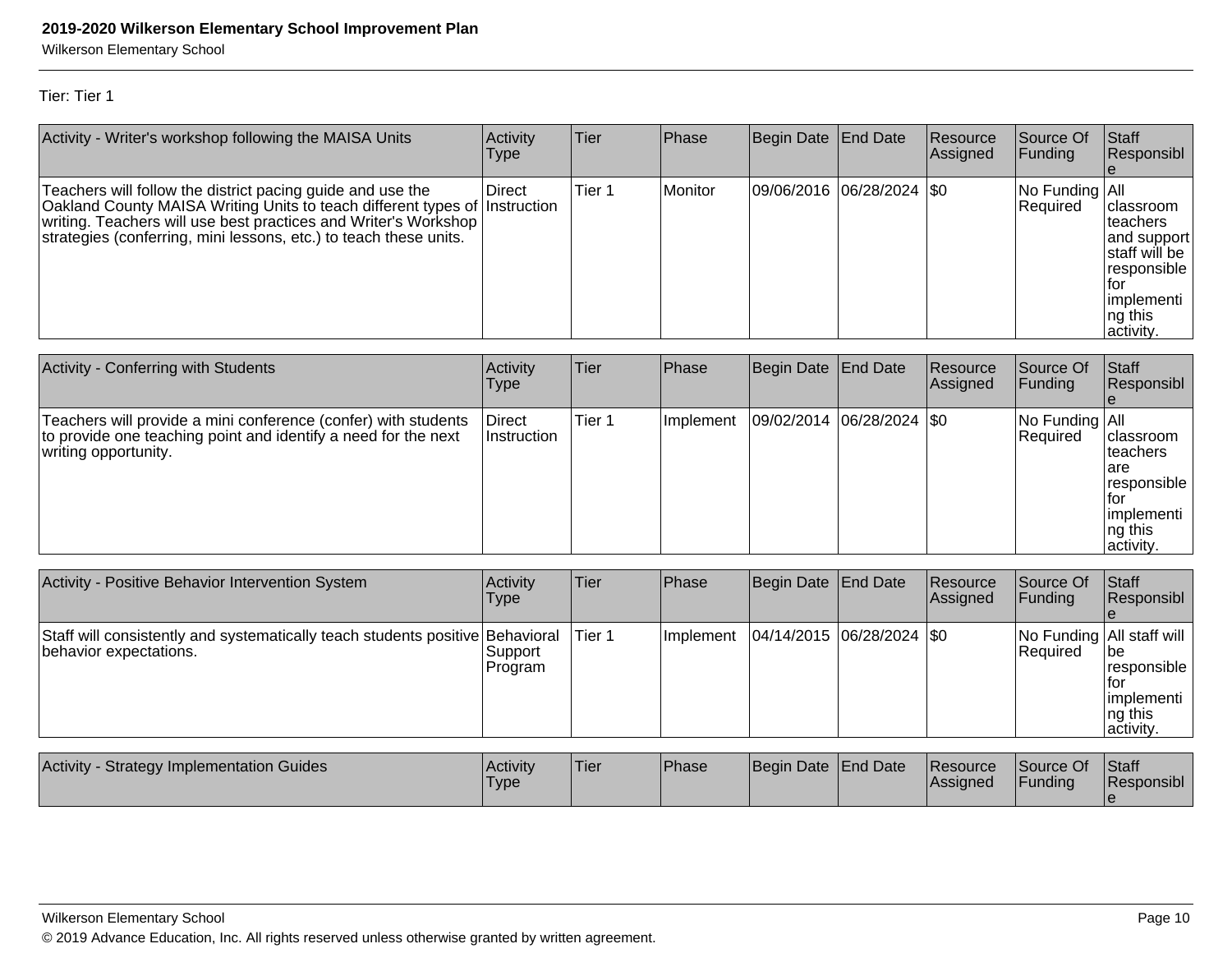Wilkerson Elementary School

| Staff will utilize a grade level created implementation guide for<br>the MAISA writing units and Writers Workshop. | Direct<br>Instruction.<br>l Implementa l<br>ltion. | Tier 1 | Getting<br> Ready | 08/01/2018 06/28/2024   \$0 |  | lGeneral<br>lFund | All general  <br>ed staff. |
|--------------------------------------------------------------------------------------------------------------------|----------------------------------------------------|--------|-------------------|-----------------------------|--|-------------------|----------------------------|
|                                                                                                                    | l Academic<br>⊦Support<br>Program                  |        |                   |                             |  |                   |                            |

#### **Strategy 2:**

Professional Learning Communities - Staff will collaborate as a professional learning community to strengthen the vertical and horizontal alignment between curriculum,instruction and assessment practices in all core and elective content areas.

Category: School Culture

Research Cited: Troen, V., & Boles, K. (2014). Rounds Puts teachers in Charge of Learning. Learnign Forward, 35(2), 21-26. Retrieved June 9, 2015, fromwww.learingforward.org

Tier: Tier 1

| Activity - Collaborative Meeting Time                                      | Activity<br><b>Type</b>         | lTier. | Phase     | Begin Date   End Date         | Resource<br>Assigned | Source Of<br>IFundina l | Staff<br>Responsibl                                                                                |
|----------------------------------------------------------------------------|---------------------------------|--------|-----------|-------------------------------|----------------------|-------------------------|----------------------------------------------------------------------------------------------------|
| Use the district PLC schedule to support teachers who support<br>students. | Academic<br> Support<br>Program | Tier 1 | Implement | $ 09/08/2015 06/28/2024 $ \$0 |                      | <b>IRequired</b>        | No Funding All staff will<br>lbe<br> responsible  <br>Itor<br>limplementi<br>∣ng this<br>activity. |

### **Goal 4: Professional Learning Community**

#### **Measurable Objective 1:**

collaborate to implement, monitor, evaluate and analyze reading, writing, math, science, and social studies goals and strategies within the district's PLC framework by<br>06/30/2024 as measured by completion of district provi

#### **Strategy 1:**

PLC - Staff will collaborate as a professional learning community to strengthen the vertical and horizontal alignment between curriculum, instruction and assessment practices in all core and elective content areas.

PLC framework:

• Staff will align instruction (lesson planning) with district curriculum and pacing guides.

• Staff will increase understanding of utilizing high-leverage, research-based instructional strategies in order to improve the impact of effective instruction on studentachievement.

#### Wilkerson Elementary School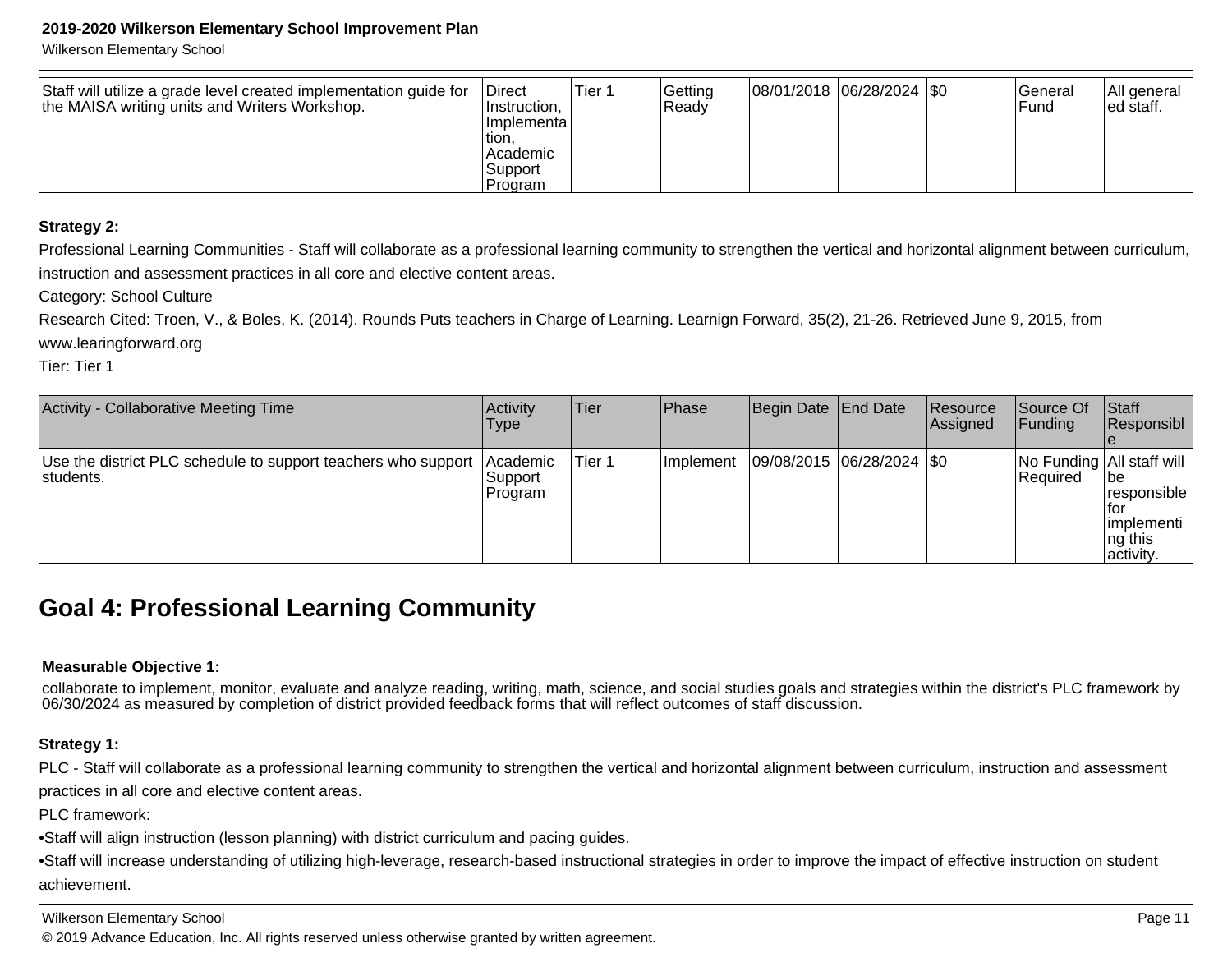Wilkerson Elementary School

• Staff will create, implement and analyze building and district-level common assessments' results to drive instruction.

• Staff will implement a MTSS process (plan for in-class and school-level intervention/enrichment) to ensure all students' growth in achievement and behavioral success.

• Staff will monitor and analyze the impact of adult implementation of instructional strategies and activities on student achievement.

Category: School Culture

 Research Cited: Professional Learning Communities at Work, R. DuFour (1998); Whatever It Takes, R. DuFour (2004); Learning by Doing, T. Many (2012); ResultsNOW, M. Schmoker;.

Tier I: The Forgotten Tier, J. Allain (2011); Visual Learning, J. Hattie (2009); Common Formative Assessment, Bailey and Jakicic (2014).

Tier: Tier 1

| Activity - PLC Readiness                                                                                                                                                                                                                                                              | Activity<br>Type | Tier   | Phase            | Begin Date End Date         | Resource<br>Assigned | Source Of<br>Funding | <b>Staff</b><br>Responsibl                 |
|---------------------------------------------------------------------------------------------------------------------------------------------------------------------------------------------------------------------------------------------------------------------------------------|------------------|--------|------------------|-----------------------------|----------------------|----------------------|--------------------------------------------|
| High leverage, Instructional strategies PD:<br>(Examples might include: PLC, MTSS, :ILC<br>Process—unpacking standards and development of writing<br>standards-aligned common assessments)<br>PD: Tier I Curriculum-What we teach; how we teach (identify<br>specific support needed) | Getting<br>Ready | Tier 1 | Getting<br>Ready | 09/01/2015 06/28/2024   \$0 |                      | lGeneral<br>lFund    | Buidling<br><b>principal</b><br>land staff |
| PD: Data Analysis/Dialogues;                                                                                                                                                                                                                                                          |                  |        |                  |                             |                      |                      |                                            |
| Conduct: Staff Pre- PLC Survey                                                                                                                                                                                                                                                        |                  |        |                  |                             |                      |                      |                                            |

| Activity - PLC Implementation                                                                | Activity<br><b>Type</b>     | Tier | Phase     | Begin Date End Date           | Resource<br>Assigned | Source Of<br>Funding | Staff<br>Responsibl                 |
|----------------------------------------------------------------------------------------------|-----------------------------|------|-----------|-------------------------------|----------------------|----------------------|-------------------------------------|
| Participate in timely PLC/DSIT meetings utilizing district<br>framework and monitoring tools | Implementa Tier 1<br>ltion. |      | Implement | $ 09/01/2015 06/28/2024 $ \$0 |                      | lGeneral<br>lFund    | Building<br>principal<br>land staff |
| Implement MTSS Process and intervention team meetings                                        |                             |      |           |                               |                      |                      |                                     |
| Create, implement, analyze results of common assessments                                     |                             |      |           |                               |                      |                      |                                     |
| Activity - PLC Monitoring                                                                    | Activity<br>Type            | Tier | Phase     | Begin Date End Date           | Resource<br>Assigned | Source Of<br>Funding | Staff<br>Responsibl                 |

Wilkerson Elementary School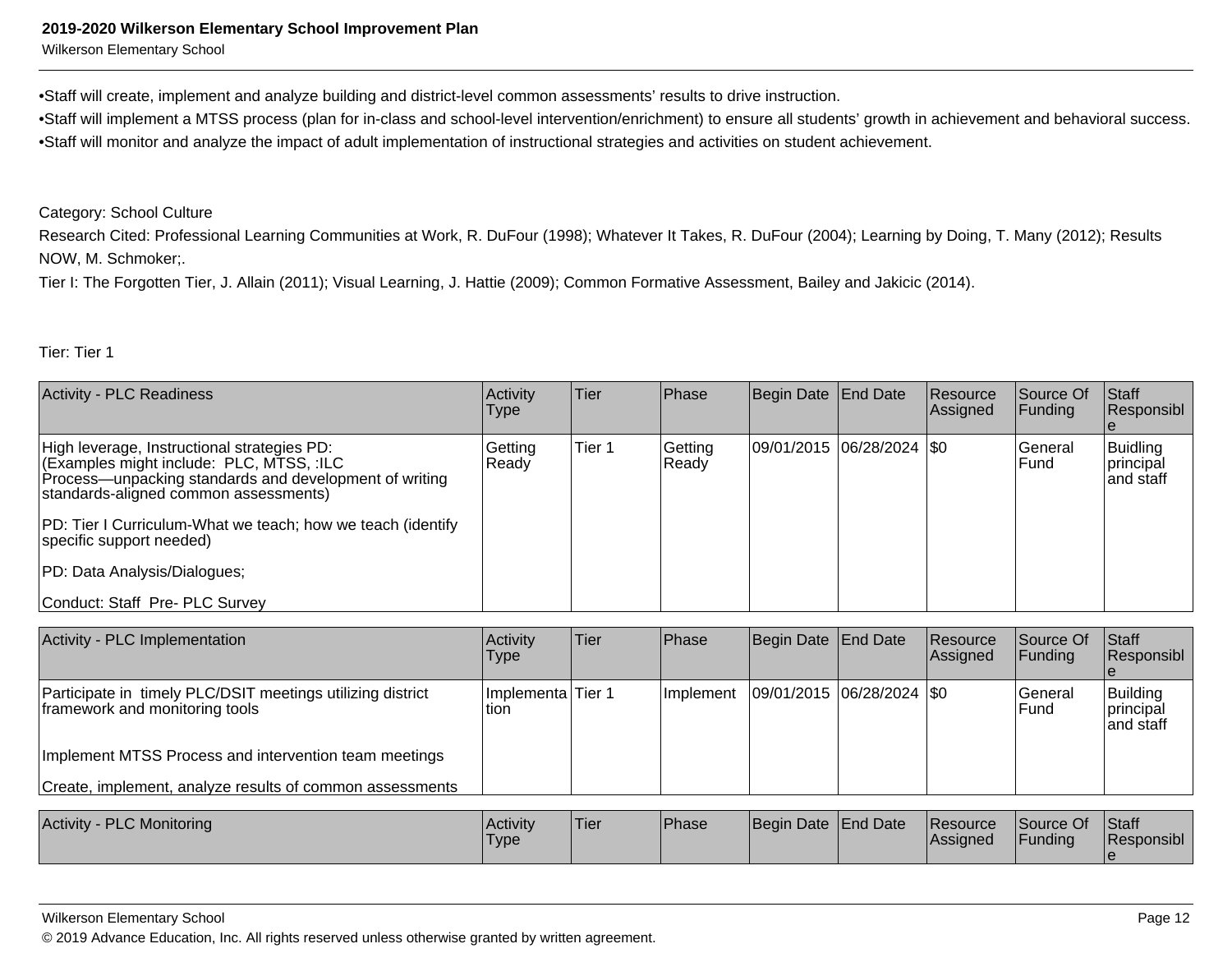Wilkerson Elementary School

| Administrator/Peer Observations/Walkthroughs | l Monitor | Tier 1 | Monitor | 09/01/2015 06/28/2024   \$0 |  | General<br><b>IFund</b> | Building<br><i>Iprincipal</i> |
|----------------------------------------------|-----------|--------|---------|-----------------------------|--|-------------------------|-------------------------------|
| Sign in sheets/agendas and minutes           |           |        |         |                             |  |                         | and staff                     |
| Quarterly Rpts to BOE, MDE                   |           |        |         |                             |  |                         |                               |
| Common assessment review using rubric        |           |        |         |                             |  |                         |                               |

| Activity - PLC Evaluation                                                                                                                                                                                                      | Activity<br><b>Type</b> | lTier. | Phase    | Begin Date End Date         | Resource<br>Assigned | Source Of<br>IFundina | <b>Staff</b><br>Responsibl                  |
|--------------------------------------------------------------------------------------------------------------------------------------------------------------------------------------------------------------------------------|-------------------------|--------|----------|-----------------------------|----------------------|-----------------------|---------------------------------------------|
| Data analysis of common and state assessments, perception,<br>process and demographic data<br>Complete AdvancED Interim Self- Assessment<br>and Parent, Student and Staff Survey<br>Conduct Post-PLC Staff Survey and analysis | <b>Evaluation</b>       | Tier 1 | Evaluate | 09/01/2015 06/28/2024   \$0 |                      | lGeneral<br>l Fund    | Building<br><i>Iprincipal</i><br>land staff |

# **Goal 5: Promote positive school communities, Pre-K to Adult learner, by providing quality inschool and out of school care, support, safety and membership programs for students, staff andfamilies.**

#### **Measurable Objective 1:**

A 80% increase of All Students will demonstrate a behavior increase student growth in Practical Living by 06/30/2021 as measured by survey repsonses andattendance results.

#### **Strategy 1:**

Positive Community- Elm Counselor Care, Membership, Safety, Support - A comprehensive school counseling program focuses on student outcomes and teachesstudent competencies through a MTSS lens. Elementary Counselors will support student and community care, membership, safety and support needs.

Category: School Culture

Research Cited: Research Cited: Hattie (2001). Visible Learning for Teachers. Programs which address positive school and learning behaviors and mindsets have a positive impact on

student success.

Maslow (1954). Motivation and Personality. ESSA's focus on the whole child also underscores the importance of addressing the safety and membership/belongingneeds outlined by Maslow's Hierarchy prior to significant learning being able to take place.Tier: Tier 1

#### Wilkerson Elementary School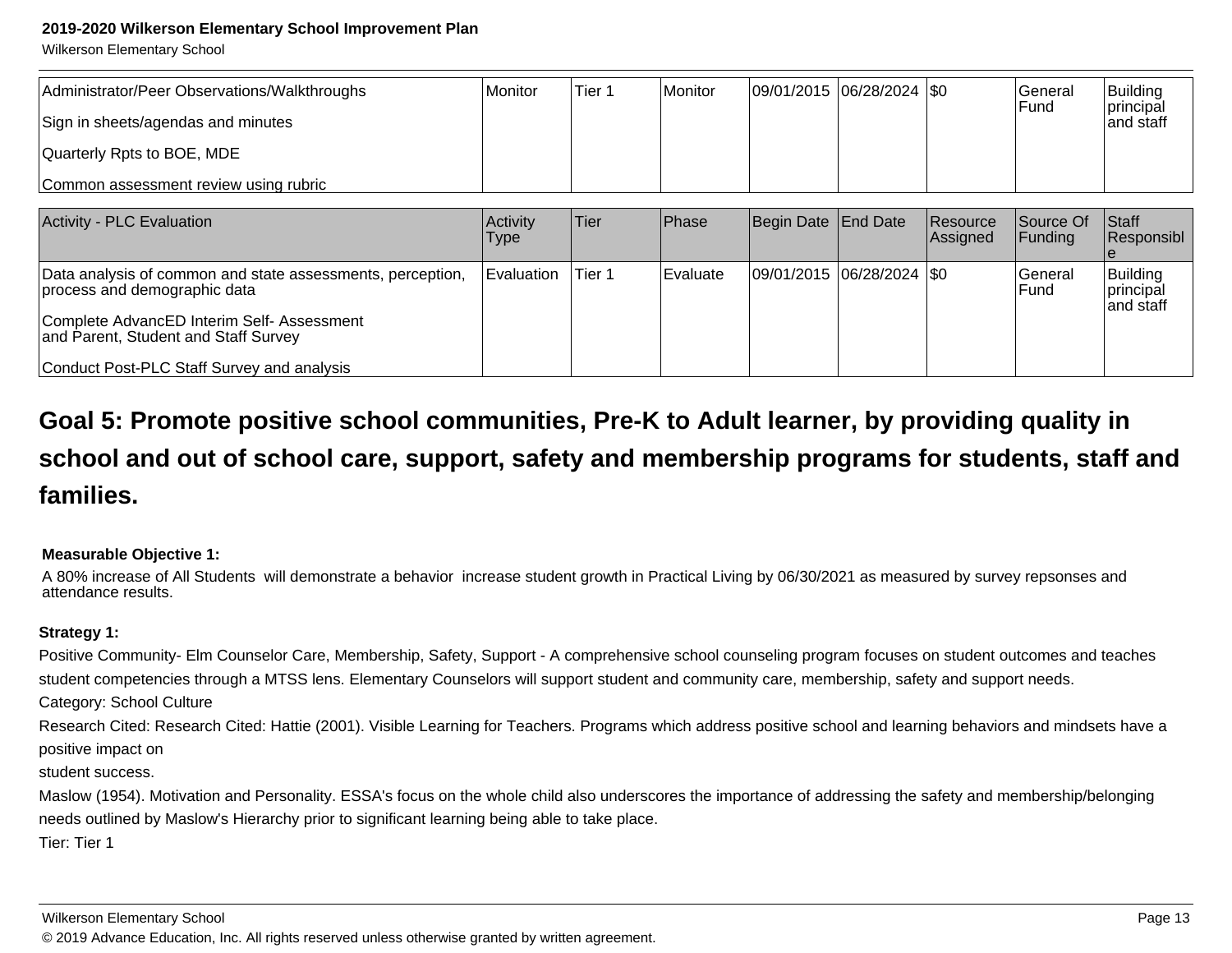| Activity - Elem Couns - Assign                                                                | Activity<br><b>Type</b>                                                                                                                    | Tier | Phase            | Begin Date End Date |                             | Resource<br>Assigned | Source Of<br> Funding | <b>Staff</b><br>Responsibl                     |
|-----------------------------------------------------------------------------------------------|--------------------------------------------------------------------------------------------------------------------------------------------|------|------------------|---------------------|-----------------------------|----------------------|-----------------------|------------------------------------------------|
| Hire, assign and retain certified elementary<br>counselors. (Sec 31 - see budget for amounts) | Recruitmen Tier 1<br>t and<br>Retention,<br> Community<br>Engageme<br>Behavioral<br>Support<br> Program,<br>Academic<br>Support<br>Program |      | Getting<br>Ready |                     | 11/30/2017 06/28/2024   \$0 |                      | Section 31a OCI,      | Administrat<br>lors.<br>Building<br>Principals |

| Activity - Elem Couns - Develop                                                                                   | Activity<br>Type                                                                                                   | <b>Tier</b> | <b>Phase</b>      | Begin Date End Date           | Resource<br>Assigned | <b>Source Of</b><br> Funding | Staff<br>Responsibl                                                                     |
|-------------------------------------------------------------------------------------------------------------------|--------------------------------------------------------------------------------------------------------------------|-------------|-------------------|-------------------------------|----------------------|------------------------------|-----------------------------------------------------------------------------------------|
| Define behavioral and mindset goals, develop<br>program policies, procedures, curriculum and<br>service delivery. | <b>Recruitmen Tier 1</b><br>lt and<br>Retention.<br>∣Communitv<br>Engageme<br> Behavioral<br> Support <br>⊺Program |             | Getting<br> Ready | $ 01/01/2018 06/28/2024 $ \$0 |                      | Section 31a OCI              | Administrat  <br>lors.<br> Elementary  <br> Counselors<br><b>Building</b><br>Principals |

| Activity - Elem Couns - Evaluate                                                                          | Activity<br><b>Type</b>                                                               | lTier. | Phase            | Begin Date End Date         | <b>Resource</b><br>Assigned | <b>Source Of</b><br> Funding | <b>Staff</b><br>Responsibl                                                       |
|-----------------------------------------------------------------------------------------------------------|---------------------------------------------------------------------------------------|--------|------------------|-----------------------------|-----------------------------|------------------------------|----------------------------------------------------------------------------------|
| Evaluate impact on student success via discipline<br>and attendance records, surveys and<br>lassessments. | Recruitmen Tier 1<br>lt and<br>Retention.<br><b>Behavioral</b><br> Support<br>Program |        | Getting<br>Ready | 05/01/2018 06/28/2024   \$0 |                             | Section 31a OCI              | Administrat<br>lors.<br> Elementary  <br> Counselors  <br>Buildina<br>Principals |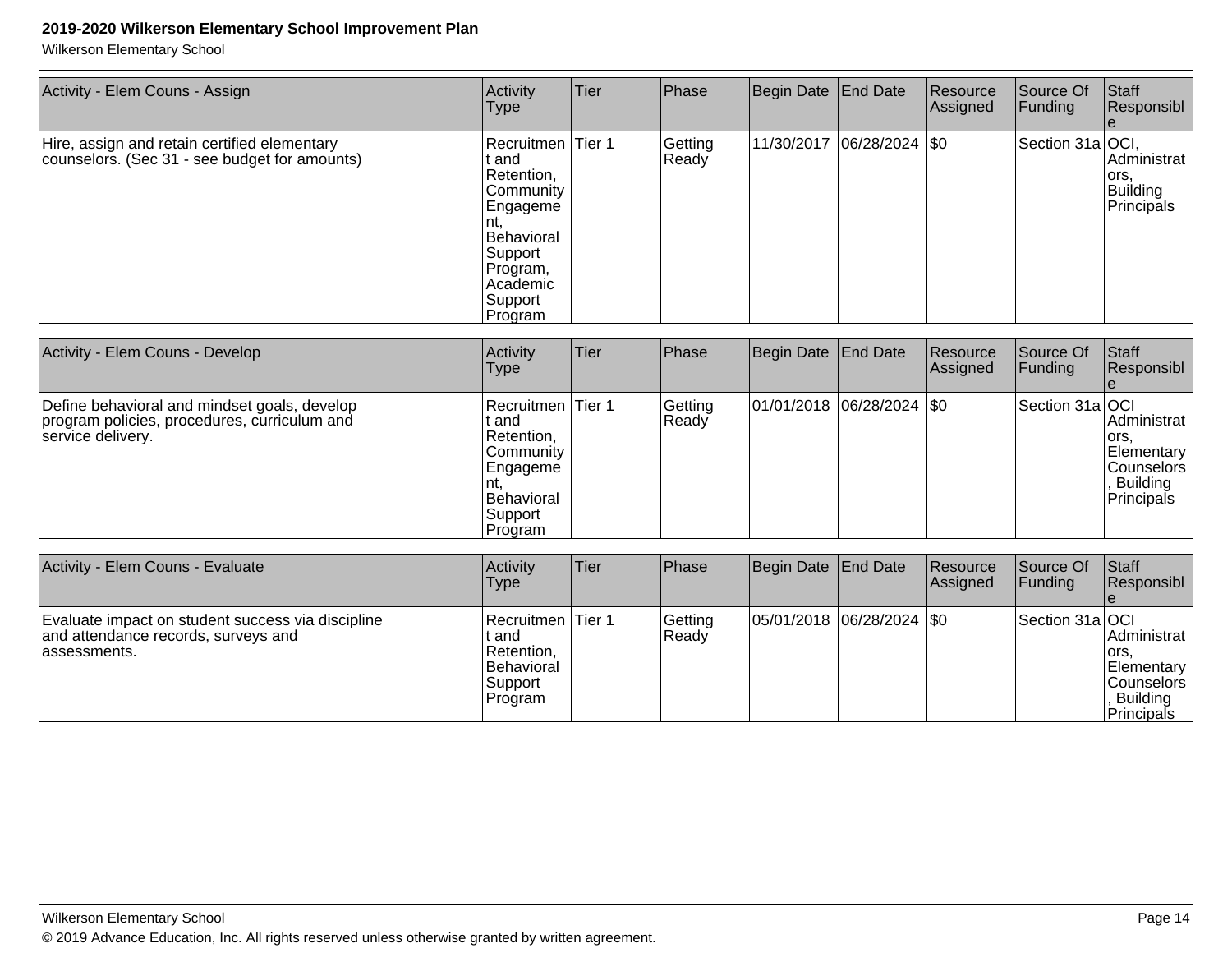# **Activity Summary by Funding Source**

#### **Below is a breakdown of your activities by funding source**

#### **Title I Part A**

| <b>Activity Name</b>  | Activity Description                                                                                                                                         | Activity<br>Type   | <b>Tier</b> | Phase            | Begin Date End Date      | Resource<br>Assigned | Staff<br> Responsibl                             |
|-----------------------|--------------------------------------------------------------------------------------------------------------------------------------------------------------|--------------------|-------------|------------------|--------------------------|----------------------|--------------------------------------------------|
| Tier 2 Guided Reading | Tier II- Classroom teachers will meet with students Academic<br>who have a specific literacy based skill deficit 5<br>times a week in guided reading groups. | Support<br>Program | Tier 2      | <b>Implement</b> | 09/06/2016 06/30/2023 50 |                      | IClassroom l<br>Iteachers<br>and Title<br>∣staff |

#### **Title I School Improvement (ISI)**

| <b>Activity Name</b>             | Activity Description                                                                                                                                                  | Activity<br><b>Type</b>      | <b>Tier</b> | <b>Phase</b> | Begin Date   End Date       | Resource<br>Assigned | <b>Staff</b><br>Responsibl                                                                                        |
|----------------------------------|-----------------------------------------------------------------------------------------------------------------------------------------------------------------------|------------------------------|-------------|--------------|-----------------------------|----------------------|-------------------------------------------------------------------------------------------------------------------|
| Leveled Literacy<br>Intervention | The Title 1 teacher and support staff, will provide<br>additional reading intervention utilizing the<br>Fountas and Pinnell Leveled Literacy Intervention<br>program. | Direct<br><b>Instruction</b> | Tier 3      | Implement    | 09/06/2016  06/01/2024  \$0 |                      | Title 1<br> teacher and <br>support<br>Istaff are<br>responsible<br>Itor<br> implementi<br>∣ng this<br> activity. |

#### **Section 31a**

| <b>Activity Name</b> | <b>Activity Description</b> | <b>Activity</b><br><b>Type</b> | 'Tier | <b>Phase</b> | Begin Date   End Date |  | <b>Resource</b><br><b>Assigned</b> | <b>Staff</b><br>Responsibl |
|----------------------|-----------------------------|--------------------------------|-------|--------------|-----------------------|--|------------------------------------|----------------------------|
|----------------------|-----------------------------|--------------------------------|-------|--------------|-----------------------|--|------------------------------------|----------------------------|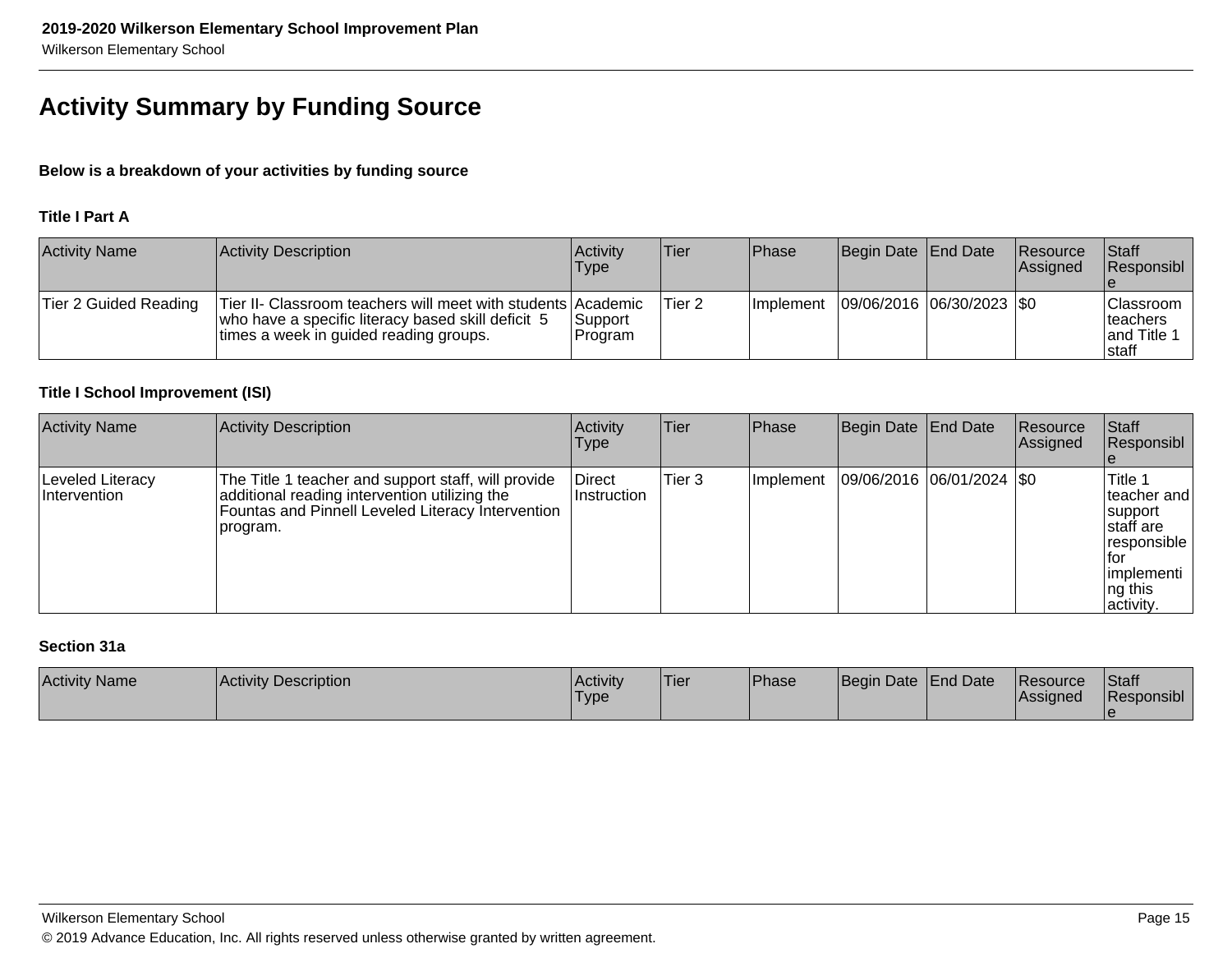Wilkerson Elementary School

| Elem Couns - Assign   | Hire, assign and retain certified elementary<br>counselors. (Sec 31 - see budget for amounts)                     | Recruitmen Tier 1<br>t and<br>Retention,<br>Community<br>Engageme<br>Behavioral<br>Support<br>Program,<br>Academic<br>Support<br>Program | Getting<br>Ready |            | 11/30/2017 06/28/2024   \$0 |             | OCI,<br>Administrat<br>lors.<br>Building<br>Principals                                           |
|-----------------------|-------------------------------------------------------------------------------------------------------------------|------------------------------------------------------------------------------------------------------------------------------------------|------------------|------------|-----------------------------|-------------|--------------------------------------------------------------------------------------------------|
| Elem Couns - Evaluate | Evaluate impact on student success via discipline<br>and attendance records, surveys and<br>assessments.          | Recruitmen Tier 1<br>t and<br>Retention,<br>Behavioral<br>Support<br>Program                                                             | Getting<br>Ready | 05/01/2018 | 06/28/2024                  | $\sqrt{50}$ | loci<br>Administrat<br>lors.<br>Elementary<br><b>Counselors</b><br><b>Building</b><br>Principals |
| Elem Couns - Develop  | Define behavioral and mindset goals, develop<br>program policies, procedures, curriculum and<br>service delivery. | Recruitmen   Tier 1<br>t and<br>Retention,<br>Community<br>Engageme<br>nt.<br>Behavioral<br>Support<br>Program                           | Getting<br>Ready |            | 01/01/2018  06/28/2024  \$0 |             | loci<br>Administrat<br>lors.<br>Elementary<br>Counselors<br><b>Building</b><br>Principals        |

#### **No Funding Required**

| <b>Activity Name</b> | Activity Description                                                                         | <b>Activity</b><br>Type                  | Tier   | Phase   | Begin Date End Date         | Resource<br>Assigned | Staff<br>Responsibl                                                                                       |
|----------------------|----------------------------------------------------------------------------------------------|------------------------------------------|--------|---------|-----------------------------|----------------------|-----------------------------------------------------------------------------------------------------------|
| <b>Word Study</b>    | K-5 teachers will use district resources to<br>strengthen word recognition and application.  | Direct<br>∣Instruction                   | Tier 1 | Monitor | 09/06/2016  06/28/2024  \$0 |                      | <b>Classroom</b><br>Iteachers<br>lwill be<br> responsible_<br>Itor<br>implementi<br>∣ng this<br>activity. |
| Readers Workshop     | Oral language, independent and guided reading,<br>word study, writing in response to reading | Direct<br>Instruction,<br><b>Monitor</b> | Tier 1 | Monitor | 09/06/2016  06/28/2024  \$0 |                      | <b>Classroom</b><br>Iteachers                                                                             |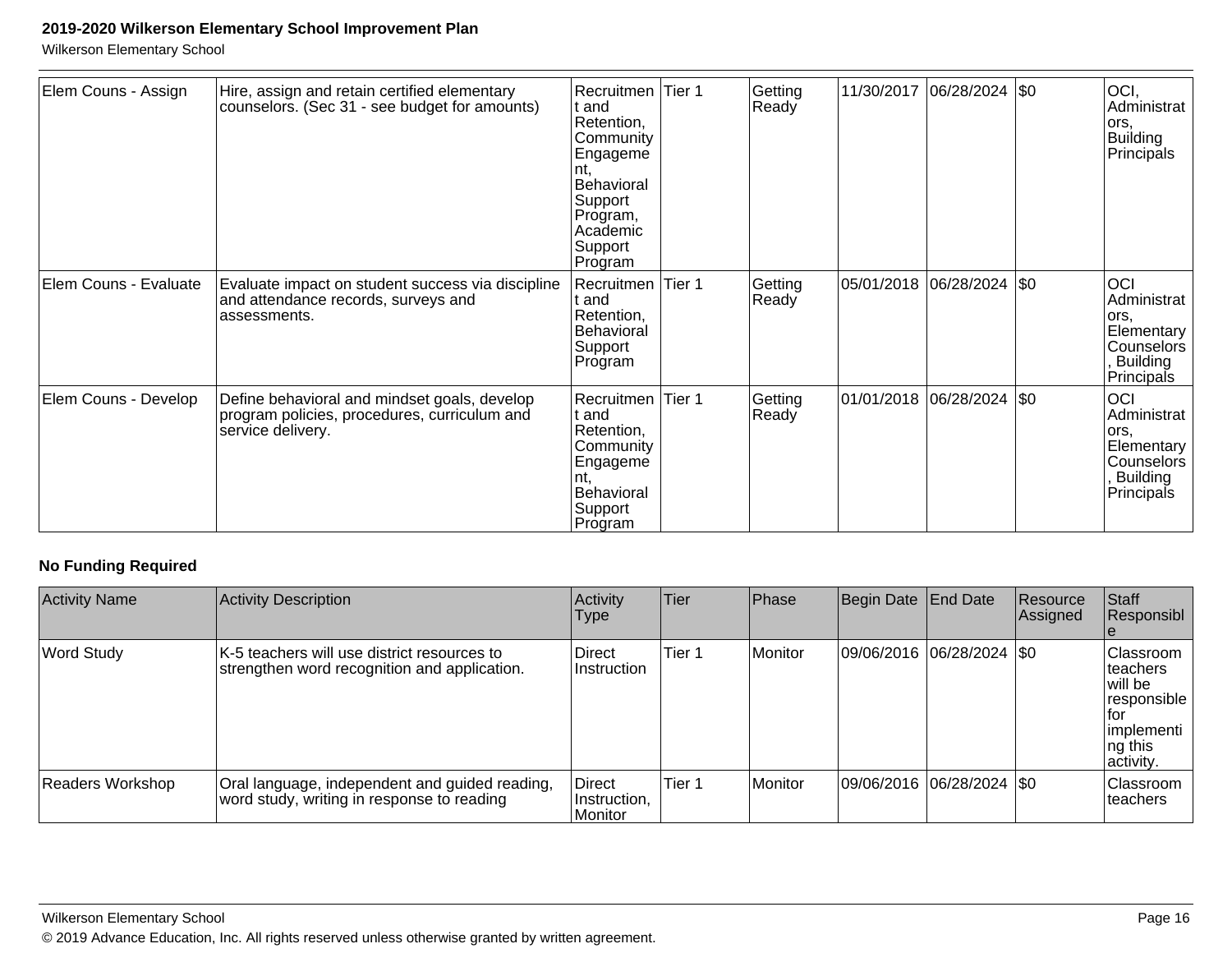|                                                 | Conferring with Students Teachers will provide a mini conference (confer)<br>with students to provide one teaching point and<br>identify a need for the next writing opportunity.                                                                                                                                                                                                                                                                                                                                                                                                                                     | Direct<br>Instruction            | Tier 1 | Implement | 09/02/2014 06/28/2024 \$0 |            |           | All<br>classroom<br>teachers<br>are<br>responsible<br>for<br>implementi<br>ng this<br>activity.     |
|-------------------------------------------------|-----------------------------------------------------------------------------------------------------------------------------------------------------------------------------------------------------------------------------------------------------------------------------------------------------------------------------------------------------------------------------------------------------------------------------------------------------------------------------------------------------------------------------------------------------------------------------------------------------------------------|----------------------------------|--------|-----------|---------------------------|------------|-----------|-----------------------------------------------------------------------------------------------------|
| <b>Guided Reading</b>                           | Tier I- Classroom teachers will meet with students<br>5 times a week in guided reading groups.<br>Tier II- Classroom teachers will meet with students<br>an additional 15 minutes, 5 times a week in<br>groups.<br>Tier III- Title I will meet with students for an<br>additional 15-30 minutes, 4-5 times a week, for<br>instruction in small groups. Staff will meet to adjust<br>instruction and intervention strategies for students<br>who are not responding to instruction. Guided<br>reading materials should consist of at least 50%<br>informational text that covers science and social<br>studies topics. | Direct<br>Instruction            | Tier 1 | Monitor   | 09/06/2016                | 06/28/2024 | \$0       | Classroom<br>teachers<br>will be<br>responsible<br>for<br>implementi<br>ng this<br>activity.        |
| Positive Behavior<br><b>Intervention System</b> | Staff will consistently and systematically teach<br>students positive behavior expectations.                                                                                                                                                                                                                                                                                                                                                                                                                                                                                                                          | Behavioral<br>Support<br>Program | Tier 1 | Implement | 04/14/2015 06/28/2024 \$0 |            |           | All staff will<br>be<br>responsible<br>for<br>implementi<br>ng this<br>activity.                    |
| Positive Behavior<br>Intervention System        | Staff will consistently and systematically train<br>students in positive behavior expectations. The<br>expectations will be clearly posted through out the<br>building and on the playgrounds.                                                                                                                                                                                                                                                                                                                                                                                                                        | Behavioral<br>Support<br>Program | Tier 1 | Implement | 09/06/2016 06/28/2024     |            | <b>SO</b> | All staff will<br>be<br>responsible<br>for<br>implementi<br>ng this<br>activity.                    |
| Number Talks                                    | Teachers will lead students in five to fifteen minute<br>conversation that builds students' vocabulary,<br>computation, and mental math skills 3-5 times a<br>week. In a structured routine students learn a<br>variety of math strategies using various<br>manipulatives and advance organizers to further<br>their understanding of math concepts.                                                                                                                                                                                                                                                                  | Direct<br>Instruction            | Tier 1 | Implement | 09/06/2016 06/28/2024 \$0 |            |           | All<br>classroom<br>teachers<br>will be<br>responsible<br>for<br>implementi<br>ng this<br>activity. |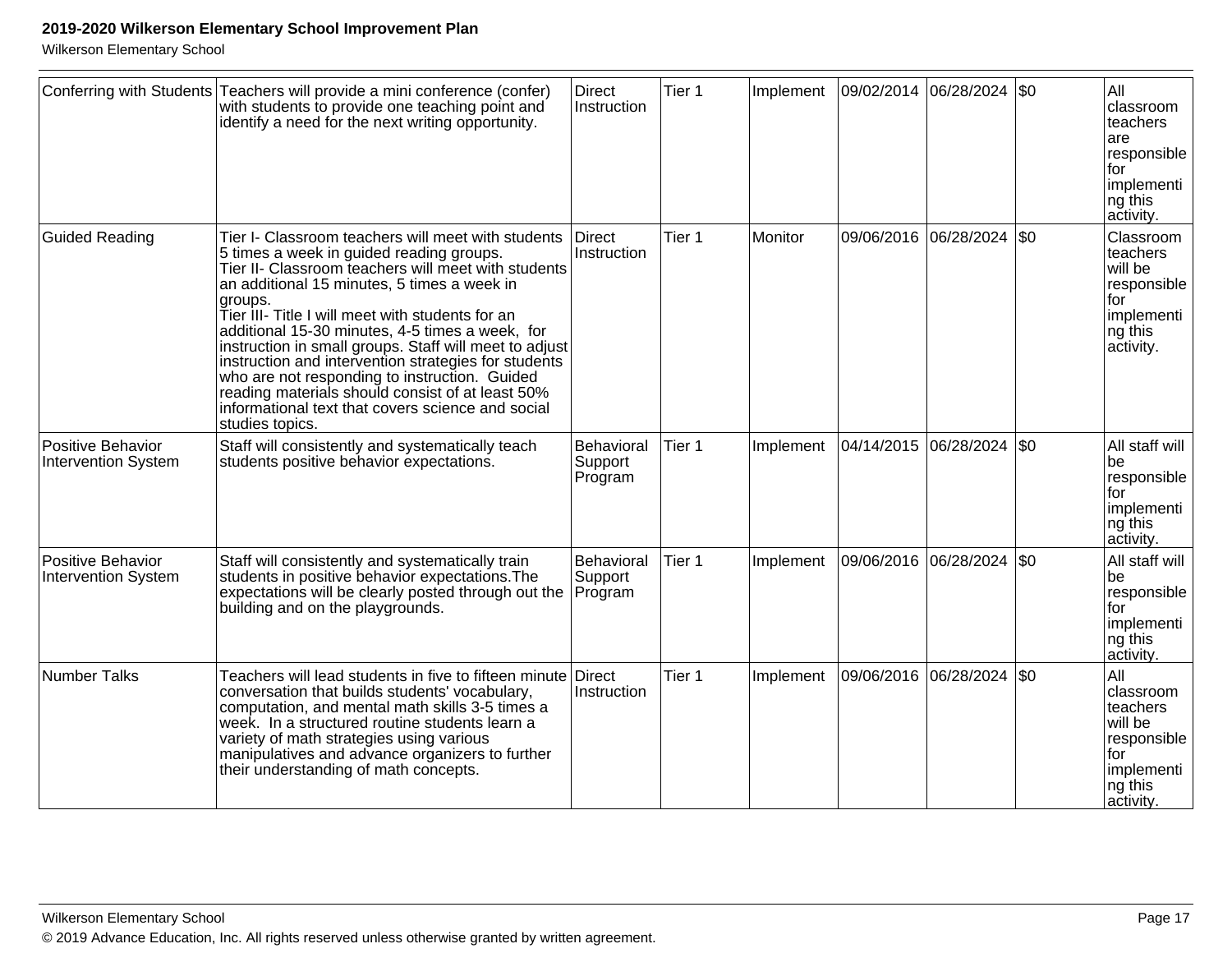| Math Tasks                           | Teachers will use the district provided math tasks<br>according to the pacing guide. Students will make<br>use of multiple problem solving strategies using<br>manipulatives and models. Students will work on<br>district approved math tasks 3-5 times a week.<br>Students will record their math work and thinking,<br>record solutions to math problems, along with the<br>strategy and thought process used to arrive at the<br>solution. Teachers will evaluate the impact on<br>student achievement by analyzing student<br>responses using the problem solving rubric. | Direct<br>Instruction          | Tier 1 | Monitor          | 09/06/2016  06/28/2024  \$0 | All<br>⊧classroom<br>teachers<br>lare<br>responsible<br>lfor<br>implementi<br>ng this<br>activity. |
|--------------------------------------|--------------------------------------------------------------------------------------------------------------------------------------------------------------------------------------------------------------------------------------------------------------------------------------------------------------------------------------------------------------------------------------------------------------------------------------------------------------------------------------------------------------------------------------------------------------------------------|--------------------------------|--------|------------------|-----------------------------|----------------------------------------------------------------------------------------------------|
| AVMR                                 | Students identified as at risk from the fall and<br>spring NWEA will work title 1 teacher to improve<br>their math skill deficits.                                                                                                                                                                                                                                                                                                                                                                                                                                             | Academic<br>Support<br>Program | Tier 3 | Getting<br>Ready | 08/01/2018  06/28/2024  \$0 | Title 1 and<br>Tier 2<br>instruction<br>lby<br>classroom<br>lteacher                               |
| <b>Collaborative Meeting</b><br>Time | Use the district PLC schedule to support teachers<br>who support students.                                                                                                                                                                                                                                                                                                                                                                                                                                                                                                     | Academic<br>Support<br>Program | Tier 1 | Implement        | 09/08/2015 06/28/2024   \$0 | All staff will<br>be<br>responsible<br>lfor<br>implementi<br>∣ng this<br>activity.                 |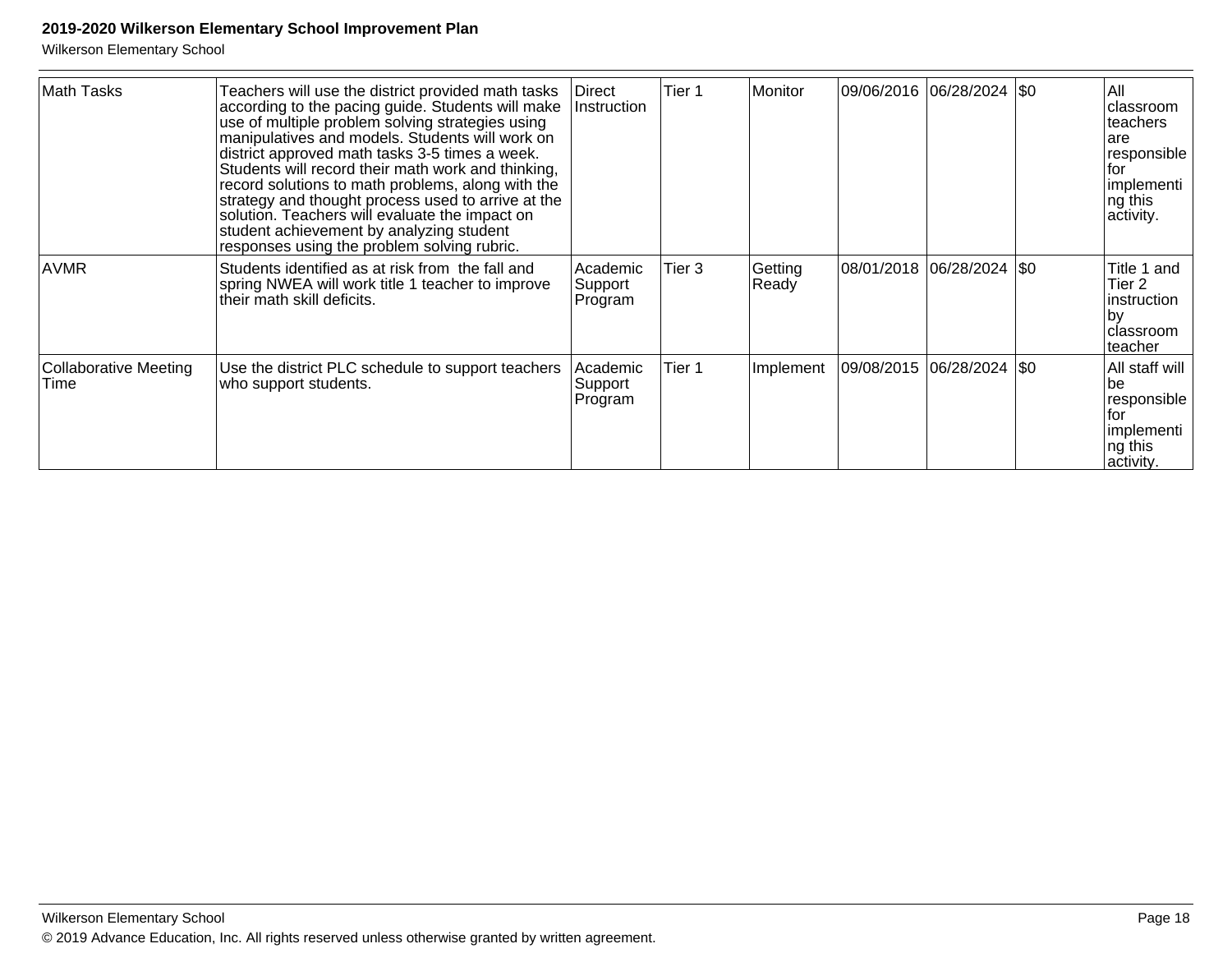| <b>Collaborative Meeting</b><br>Time | Implement the district PLC schedule to support<br>teachers who support students.                       | Direct<br>Instruction,  | Tier 1 | Implement |            | 09/08/2015 06/28/2024 \$0 |         | All staff will<br> be        |
|--------------------------------------|--------------------------------------------------------------------------------------------------------|-------------------------|--------|-----------|------------|---------------------------|---------|------------------------------|
|                                      |                                                                                                        | Curriculum<br>Developme |        |           |            |                           |         | responsible<br>for           |
|                                      |                                                                                                        | nt,                     |        |           |            |                           |         | implementi                   |
|                                      |                                                                                                        | Communic<br>ation,      |        |           |            |                           |         | $\ln g$ this<br>activity.    |
|                                      |                                                                                                        | Policy and<br>Process,  |        |           |            |                           |         |                              |
|                                      |                                                                                                        | Community               |        |           |            |                           |         |                              |
|                                      |                                                                                                        | Engageme<br>nt.         |        |           |            |                           |         |                              |
|                                      |                                                                                                        | Behavioral<br>Support   |        |           |            |                           |         |                              |
|                                      |                                                                                                        | Program,<br>Academic    |        |           |            |                           |         |                              |
|                                      |                                                                                                        | Support                 |        |           |            |                           |         |                              |
|                                      |                                                                                                        | Program,<br>Parent      |        |           |            |                           |         |                              |
|                                      |                                                                                                        | Involvemen              |        |           |            |                           |         |                              |
|                                      |                                                                                                        | Professiona             |        |           |            |                           |         |                              |
|                                      |                                                                                                        | Learning,<br>Teacher    |        |           |            |                           |         |                              |
|                                      |                                                                                                        | Collaborati<br>on,      |        |           |            |                           |         |                              |
|                                      |                                                                                                        | Supplemen<br>tal        |        |           |            |                           |         |                              |
|                                      |                                                                                                        | Materials,<br>Monitor   |        |           |            |                           |         |                              |
| <b>Collaborative Meeting</b>         | Use district PLC schedule to support teachers who                                                      | Academic                | Tier 1 | Monitor   |            | 09/08/2015 06/01/2024     | $ $ \$0 | All staff will               |
| Time                                 | support students.                                                                                      | Support<br>Program      |        |           |            |                           |         | be<br>responsible            |
|                                      |                                                                                                        |                         |        |           |            |                           |         | lfor                         |
|                                      |                                                                                                        |                         |        |           |            |                           |         | implementi<br>$ $ ng this    |
| Writer's workshop                    | Teachers will follow the district pacing guide and                                                     | <b>Direct</b>           | Tier 1 | Monitor   | 09/06/2016 | 06/28/2024                | $ $ \$0 | activity.<br>All             |
| following the MAISA                  | use the Oakland County MAISA Writing Units to                                                          | Instruction             |        |           |            |                           |         | classroom                    |
| <b>Units</b>                         | teach different types of writing. Teachers will use<br>best practices and Writer's Workshop strategies |                         |        |           |            |                           |         | teachers<br>and support      |
|                                      | (conferring, mini lessons, etc.) to teach these<br>units.                                              |                         |        |           |            |                           |         | staff will be<br>responsible |
|                                      |                                                                                                        |                         |        |           |            |                           |         | for<br>implementi            |
|                                      |                                                                                                        |                         |        |           |            |                           |         | $\log$ this                  |
|                                      |                                                                                                        |                         |        |           |            |                           |         | activity.                    |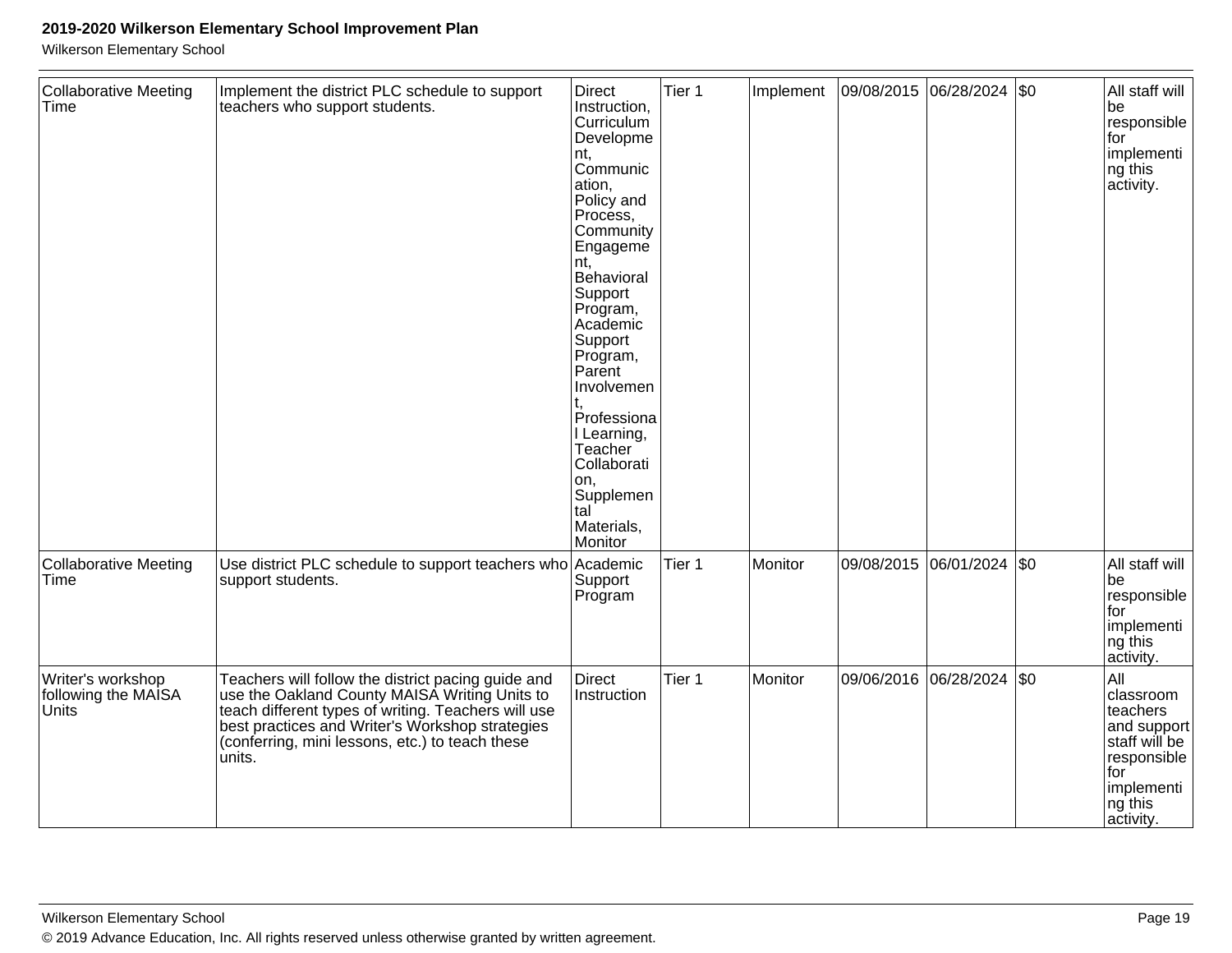Wilkerson Elementary School

| Positive Behavior<br>Intervention System | Staff will consistently and systematically train<br>students in positive behavior expectations. | <b>Behavioral</b><br>Support<br>Program | 'Tier 1 | Implement   04/14/2015   06/28/2024   \$0 |  |  |  | All staff will<br>lbe<br><i>I</i> responsible<br>ltor<br>limplementi<br> ng this<br>Tactivity. |
|------------------------------------------|-------------------------------------------------------------------------------------------------|-----------------------------------------|---------|-------------------------------------------|--|--|--|------------------------------------------------------------------------------------------------|
|------------------------------------------|-------------------------------------------------------------------------------------------------|-----------------------------------------|---------|-------------------------------------------|--|--|--|------------------------------------------------------------------------------------------------|

#### **General Fund**

| <b>Activity Name</b>                          | <b>Activity Description</b>                                                                                                                                                                                                    | Activity<br>Type               | <b>Tier</b> | Phase            | Begin Date                 | <b>End Date</b>             | Resource<br>Assigned | <b>Staff</b><br>Responsibl                |
|-----------------------------------------------|--------------------------------------------------------------------------------------------------------------------------------------------------------------------------------------------------------------------------------|--------------------------------|-------------|------------------|----------------------------|-----------------------------|----------------------|-------------------------------------------|
| Strategy Implemenation<br>Guides <sup>®</sup> | Staff will utilize grade level created strategy<br>implementation guides that reflect best practices.                                                                                                                          | Academic<br>Support<br>Program | Tier 1      | Getting<br>Ready |                            | 08/01/2018  06/28/2024  \$0 |                      | All staff                                 |
| Tier 2 Guided Reading                         | Teachers provide Guided Reading 5 times per<br>week to students with an identified literacy skill<br>deficit.                                                                                                                  | Academic<br>Support<br>Program | Tier 2      | Implement        | 07/01/2018 06/28/2024 \\$0 |                             |                      | Classroom<br>Teachers                     |
| <b>PLC Evaluation</b>                         | Data analysis of common and state assessments,<br>perception, process and demographic data<br>Complete AdvancED Interim Self- Assessment<br>and Parent, Student and Staff Survey<br>Conduct Post-PLC Staff Survey and analysis | Evaluation                     | Tier 1      | Evaluate         |                            | 09/01/2015 06/28/2024   \$0 |                      | <b>Building</b><br>principal<br>and staff |
| Monitor/Evaluate                              | Review student progress data, teacher<br>implementation evidence (photos of instruction,<br>modeling, student work) or common<br>building/district assessments from August to May.                                             | Evaluation.<br>l Monitor       | Tier 1      | Monitor          | 08/01/2018                 | 06/30/2020                  | \$0                  | Teachers<br>and<br>Administrat<br>or      |
| PLC Implementation                            | Participate in timely PLC/DSIT meetings utilizing<br>district framework and monitoring tools                                                                                                                                   | Implementa Tier 1<br>tion      |             | Implement        |                            | 09/01/2015 06/28/2024   \$0 |                      | <b>Building</b><br>principal<br>and staff |
|                                               | Implement MTSS Process and intervention team<br>meetings<br>Create, implement, analyze results of common<br>assessments                                                                                                        |                                |             |                  |                            |                             |                      |                                           |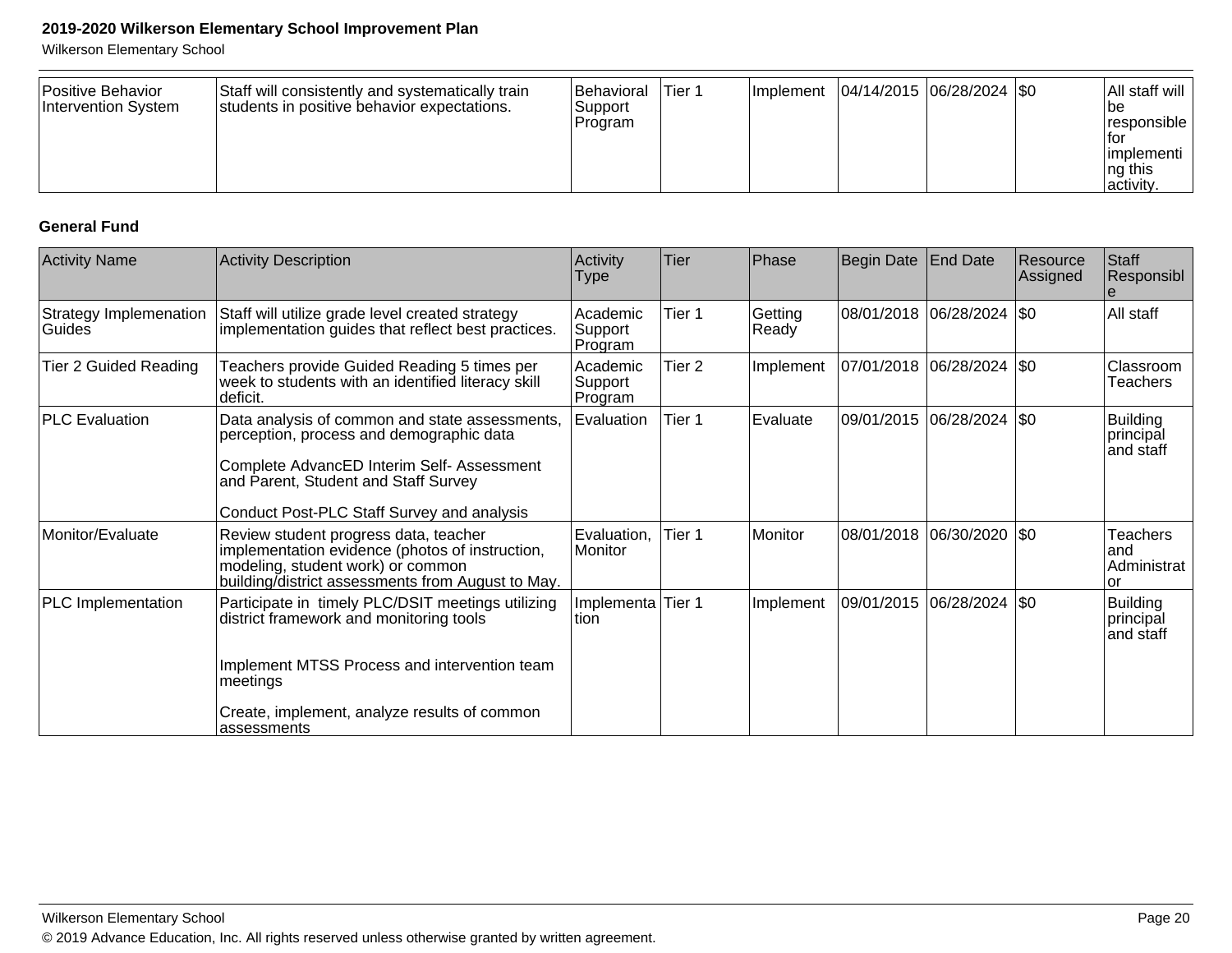| <b>PLC Readiness</b>                     | High leverage, Instructional strategies PD:<br>(Examples might include: PLC, MTSS, :ILC<br>Process-unpacking standards and development<br>of writing standards-aligned common<br>assessments)<br>PD: Tier I Curriculum-What we teach; how we<br>teach (identify specific support needed)<br>PD: Data Analysis/Dialogues;<br>Conduct: Staff Pre- PLC Survey | Getting<br>Ready                                                                                                                                                                     | Tier 1 | Getting<br>Ready |                       | 09/01/2015 06/28/2024 \$0   |           | <b>Buidling</b><br>principal<br>and staff                                               |
|------------------------------------------|------------------------------------------------------------------------------------------------------------------------------------------------------------------------------------------------------------------------------------------------------------------------------------------------------------------------------------------------------------|--------------------------------------------------------------------------------------------------------------------------------------------------------------------------------------|--------|------------------|-----------------------|-----------------------------|-----------|-----------------------------------------------------------------------------------------|
| <b>Intervention Meetings</b>             | Teachers and necessary support staff will meet 4<br>times annually to discuss interventions and their<br>progress for at risk students.                                                                                                                                                                                                                    | Academic<br>Support<br>Program                                                                                                                                                       | Tier 1 | Implement        | 08/01/2018 06/28/2024 |                             | <b>SO</b> | All staff                                                                               |
| <b>Intervention Meetings</b>             | Staff meets 4 times annually to discuss at risk<br>students.                                                                                                                                                                                                                                                                                               | Academic<br>Support<br>Program                                                                                                                                                       | Tier 1 | Implement        | 09/01/2017            | 06/28/2024                  | \$0       | all staff                                                                               |
| <b>Strategy Implementation</b><br>Guides | Grade level teams will create and utilize strategy<br>implementation guides that reflect best practice<br>math instruction.                                                                                                                                                                                                                                | Curriculum<br>Developme<br>nt,<br>Academic<br>Support<br>Program,<br>Walkthroug<br>Professiona<br>Learning,<br>Teacher<br>Collaborati<br>on,<br>Supplemen<br>tal<br><b>Materials</b> | Tier 1 | Getting<br>Ready |                       | 08/01/2018 06/28/2024   \$0 |           | Grade<br>Level,<br>Teams,<br><b>Itinerant</b><br>Staff,<br><b>Building</b><br>Principal |
| Monitor/Evaluate                         | Review student progress data, teacher<br>implementation evidence (photos of instruction,<br>modeling, student work) or common<br>building/district assessments from August to May.                                                                                                                                                                         | Evaluation,<br>Monitor                                                                                                                                                               | Tier 1 | Monitor          | 08/01/2018 06/28/2024 |                             | \$0       | Teacher<br>and<br>Administrat<br>or                                                     |
| <b>Strategy Implementation</b><br>Guides | Staff will utilize a grade level created<br>implementation guide for the MAISA writing units<br>and Writers Workshop.                                                                                                                                                                                                                                      | Direct<br>Instruction,<br>Implementa<br>tion,<br>Academic<br>Support<br>Program                                                                                                      | Tier 1 | Getting<br>Ready | 08/01/2018 06/28/2024 |                             | l\$0      | All general<br>ed staff.                                                                |